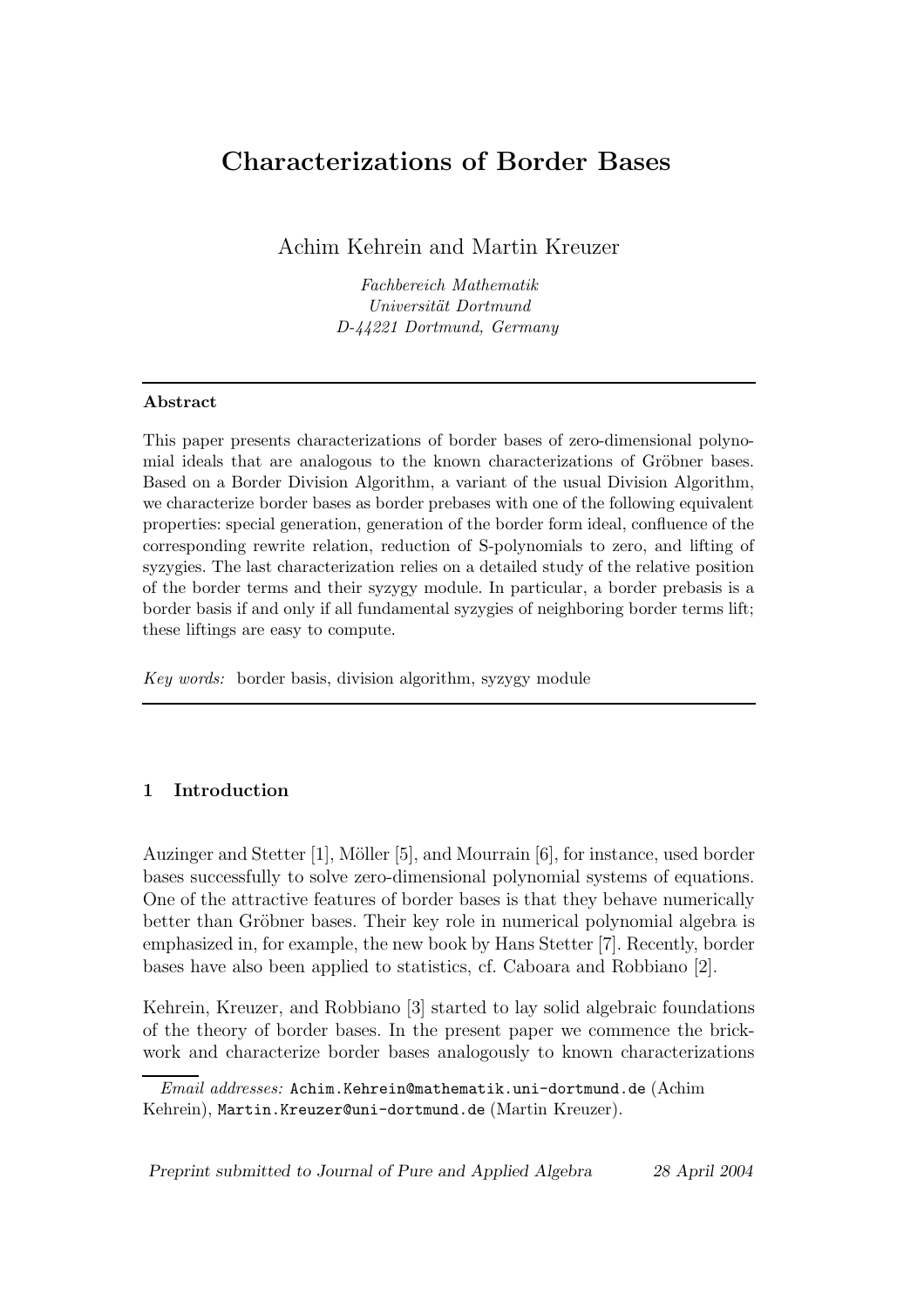of Gröbner bases; the latter are collected, for example, in Kreuzer and Robbiano [4, Theorem 2.4.1]. Our basic tool is the Border Division Algorithm, which we present in Section 2; it divides a polynomial by a list of polynomials. Unlike the usual Division Algorithm, it does not require a term ordering; instead, the divisor polynomials must constitute a border prebasis with respect to an order ideal of terms. Accordingly, the familiar reduction of leading terms is substituted by a reduction of terms with largest index, where the index measures a distance from the order ideal. This adapted reduction process is carefully designed to avoid infinite loops.

In Section 3, we apply the Border Division Algorithm and, thus, obtain immediately two characterizing properties of border bases: special generation of the ideal (see Proposition 9) and generation of the border form ideal (see Proposition 11). Another characterization of border bases uses the rewrite relation generated by the border prebasis. This is a trickier subject, because the rewrite relation is in general not Noetherian. In other words, we consider a reduction process with infinite loops (see Example 12). Surprisingly, confluence of this rewrite relation still is equivalent to the border basis property (see Proposition 14).

Section 4 presents a border basis analogue of Buchberger's criterion. Its proof uses Mourrain's characterization of border bases in terms of formal multiplication matrices (see Proposition 16) and a lengthy, but straightforward computation. This computation reveals that the border basis property is equivalent to the condition that the S-polynomials of neighboring border terms reduce to zero (see Proposition 18); here, two distinct border terms  $b$  and  $b'$  will be called neighbors, if  $b = xb'$  or  $xb = yb'$  for some indeterminates x, y.

The topic of the final section is the lifting of border syzygies. First, we study the relative position of the border terms and their syzygy module. In particular, we show that the border is connected with respect to the neighborhood relation (see Proposition 19) and that the neighbor syzygies generate the module of border syzygies (see Proposition 21). Next, we introduce the concept of a lifting of a border syzygy (see Definition 22) and show that, if liftings exist, then they will be computed easily for neighbor syzygies (see Example 23). Then, we characterize border bases as border prebases, for which all border syzygies lift or, equivalently, all neighbor syzygies lift. (see Proposition 25). After discussing possible border bases analogues of homogeneous syzygies, we conjecture that the liftings of the neighbor syzygies generate the syzygy module of a border basis. We close the paper with a partial result to support this conjecture (see Proposition 30).

Acknowledgements: The authors would like to thank Lorenzo Robbiano and Hans J. Stetter for helpful discussions.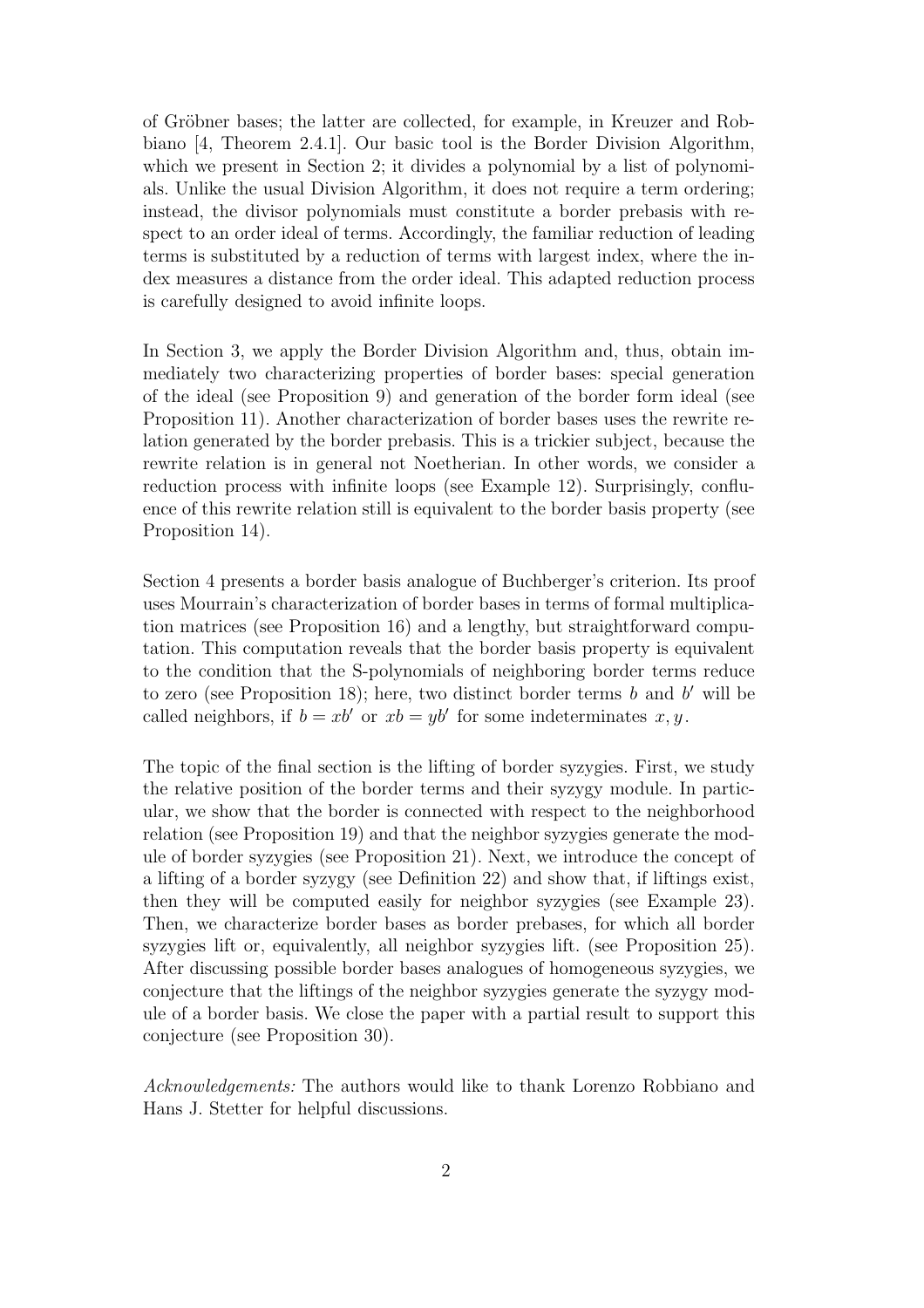#### 2 Border Division

In the following we use the notation and definitions introduced in [3]. In particular, we work in the polynomial ring  $P = K[x_1, \ldots, x_n]$  over a field K. The monoid of terms (or monomials or power products) of  $P$  is denoted by  $\mathbb{T}^n$ . For every  $d \geq 0$ , we let  $\mathbb{T}_d^n$  be the set of terms of degree d.

**Definition 1** A non-empty set of terms  $\mathcal{O} \subseteq \mathbb{T}^n$  is called an **order ideal** if  $t \in \mathcal{O}$  implies  $t' \in \mathcal{O}$  for every term  $t'$  dividing t. The **border** of  $\mathcal{O}$  is the set of terms

$$
\partial \mathcal{O} = \mathbb{T}_1^n \cdot \mathcal{O} \setminus \mathcal{O} = (x_1 \mathcal{O} \cup \cdots \cup x_n \mathcal{O}) \setminus \mathcal{O}
$$

and the **first border closure** of  $\mathcal{O}$  is  $\overline{\partial \mathcal{O}} = \mathcal{O} \cup \partial \mathcal{O}$ . For every  $k \geq 1$ , we inductively define the  $(k+1)$ <sup>st</sup> border  $\partial^{k+1}O = \partial(\overline{\partial^kO})$  and the  $(k+1)$ <sup>st</sup> border closure  $\overline{\partial^{k+1}\mathcal{O}} = \overline{\partial^k \mathcal{O}} \cup \partial^{k+1} \mathcal{O}$ . Finally, we let  $\partial^0 \mathcal{O} = \overline{\partial^0 \mathcal{O}} = \mathcal{O}$ .

The following proposition is shown in [3, Proposition 3.4]. It contains three ubiquitous consequences of this definition.

**Proposition 2** Let  $\mathcal O$  be an order ideal.

- a) For every  $k \geq 1$ , we have  $\partial^k \mathcal{O} = \mathbb{T}_k^n \cdot \mathcal{O} \setminus \mathbb{T}_{\leq k}^n \cdot \mathcal{O}$ .
- b) For every  $k \geq 1$ , we have a disjoint union  $\overline{\partial^k \mathcal{O}} = \bigcup_{i=0}^k \partial^i \mathcal{O}$ . In particular, we have a disjoint union  $\mathbb{T}^n = \bigcup_{i=0}^{\infty} \partial^i \mathcal{O}$ .
- c) A term  $t \in \mathbb{T}^n$  is divisible by a term in  $\partial \mathcal{O}$  if and only if  $t \in \mathbb{T}^n \setminus \mathcal{O}$ .

In view of this result, we define  $\text{ind}_{\mathcal{O}}(t) = \min\{k \geq 0 \mid t \in \partial^k \mathcal{O}\}\)$  for every term  $t \in \mathbb{T}^n$  and call it the **index** of t with respect to  $\mathcal{O}$ . Given a nonzero polynomial  $f = c_1t_1 + \cdots + c_st_s \in P$ , where  $c_1, \ldots, c_s \in K \setminus \{0\}$  and  $t_1, \ldots, t_s \in \mathbb{T}^n$ , we order the terms in the support of f such that  $\operatorname{ind}_{\mathcal{O}}(t_1) \geq$  $\text{ind}_{\mathcal{O}}(t_2) \geq \cdots \geq \text{ind}_{\mathcal{O}}(t_s)$ . Then we call  $\text{ind}_{\mathcal{O}}(f) = \text{ind}_{\mathcal{O}}(t_1)$  the **index** of f. The following basic properties of the index were shown in [3, Proposition 3.6]. Note how the two concepts index and degree are complementing one another.

**Proposition 3** Let  $\mathcal{O}$  be an order ideal, let  $t, t' \in \mathbb{T}^n$ , and let  $f, g \in P \setminus \{0\}$ .

- a) The index ind<sub> $\mathcal{O}(t)$ </sub> is the smallest natural number k such that  $t = t_1 t_2$ with  $t_1 \in \mathcal{O}$  and  $t_2 \in \mathbb{T}_k^n$ .
- b)  $\operatorname{ind}_{\mathcal{O}}(t t') \leq \operatorname{deg}(t) + \operatorname{ind}_{\mathcal{O}}(t')$
- c) If  $f + q \neq 0$ , then  $\text{ind}_{\mathcal{O}}(f + q) \leq \max\{\text{ind}_{\mathcal{O}}(f), \text{ind}_{\mathcal{O}}(q)\}.$
- d)  $\text{ind}_{\mathcal{O}}(fq) \leq \max\{\text{deg}(f) + \text{ind}_{\mathcal{O}}(q), \text{deg}(q) + \text{ind}_{\mathcal{O}}(f)\}\$

The index and the border form possess properties resembling those of term orderings and leading terms. However, index inequalities need not be preserved under multiplication.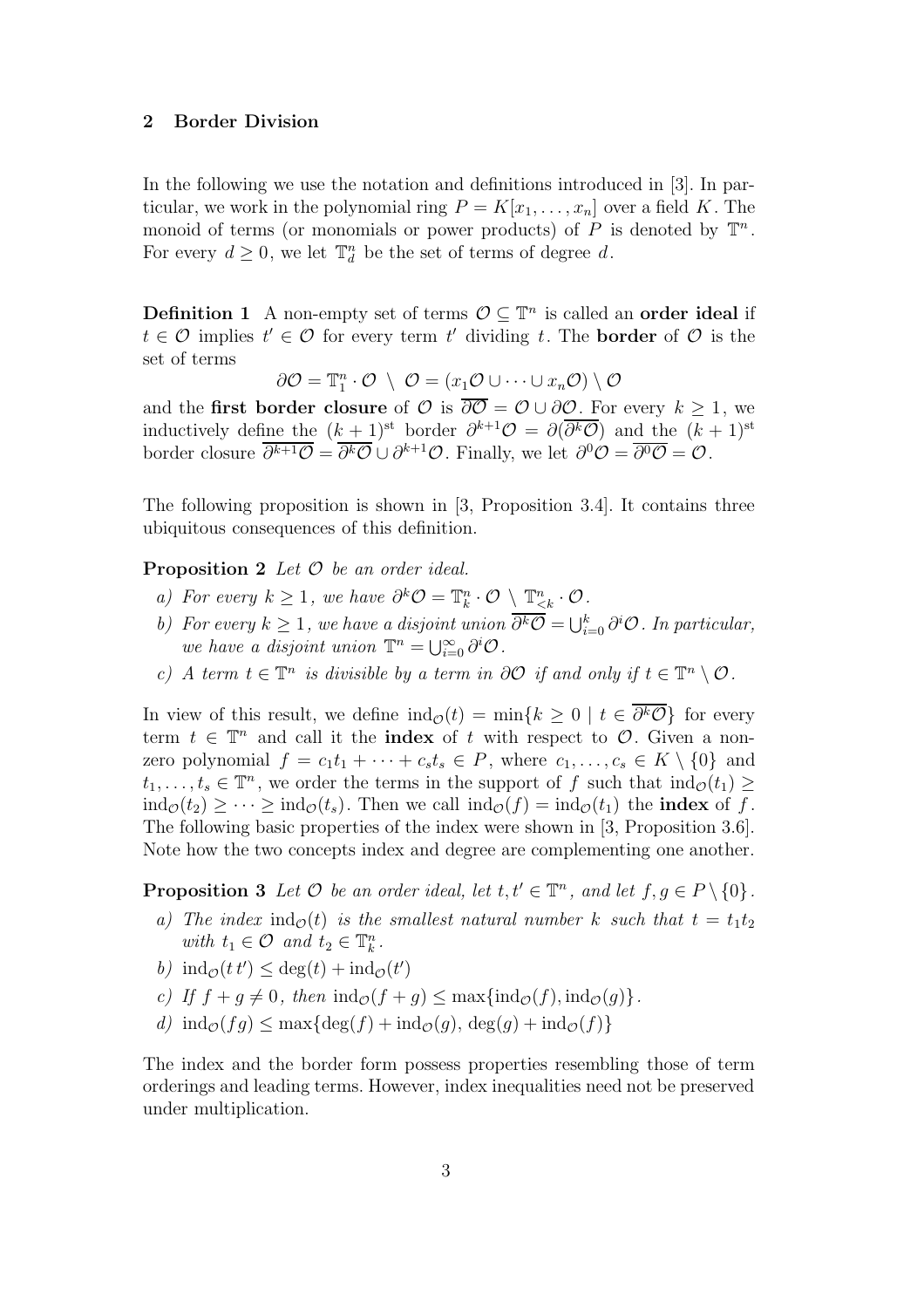**Example 4** Let  $P = \mathbb{Q}[x, y]$  and  $\mathcal{O} = \{1, x, x^2, x^3, y, y^2\}$ . Clearly, the set  $\mathcal{O}$ is an order ideal. Its border is  $\partial \mathcal{O} = \{x^4, x^3y, x^2y, xy, xy^2, y^3\}$ . Hence we have  $\text{ind}_{\mathcal{O}}(y^2) = 0 < 1 = \text{ind}_{\mathcal{O}}(xy)$ , but, multiplying both sides by x, we get  $\operatorname{ind}_{\mathcal{O}}(xy^2) = 1 = \operatorname{ind}_{\mathcal{O}}(x^2y).$ 

This example also shows that the decomposition  $P = \bigoplus_{i \geq 0} (\bigoplus_{\{t | \text{ind}_{\mathcal{O}}(t) = i\}} K \cdot$ t) does not endow  $P$  with the structure of a graded ring. Nevertheless the index provides a distance of a term from the order ideal as well as a partial ordering of terms. It allows us to substitute the usual Division Algorithm using a term ordering (see, for instance, [4, Theorem 1.6.4]) by a border version using a partial ordering. For this purpose we introduce the following preliminary notion of a border basis.

**Definition 5** Given an order ideal  $\mathcal{O} \subseteq \mathbb{T}^n$  with border  $\partial \mathcal{O} = \{b_1, \ldots, b_\nu\},\$ a set of polynomials  $\{g_1, \ldots, g_\nu\} \subseteq P$  is called an  $\mathcal O$ -border prebasis if the polynomials have the form  $g_i = b_i + h_i$  such that  $h_i \in P$  satisfies  $\text{Supp}(h_i) \subseteq \mathcal{O}$ for  $i = 1, \ldots, \nu$ .

#### Proposition 6 (The Border Division Algorithm)

Let  $\mathcal{O} = \{t_1, \ldots, t_\mu\}$  be an order ideal, let  $\partial \mathcal{O} = \{b_1, \ldots, b_\nu\}$  be its border, and let  $\{g_1, \ldots, g_\nu\}$  be an  $\mathcal O$ -border prebasis. Given a polynomial  $f \in P$ , consider the following instructions.

- D1. Let  $f_1 = \cdots = f_\nu = 0$ ,  $c_1 = \cdots = c_\mu = 0$ , and  $h = f$ .
- D2. If  $h = 0$ , then return  $(f_1, \ldots, f_\nu, c_1, \ldots, c_\mu)$  and stop.
- D3. If  $\text{ind}_{\mathcal{O}}(h) = 0$ , then find  $c_1, \ldots, c_{\mu} \in K$  such that  $h = c_1 t_1 + \cdots + c_{\mu} t_{\mu}$ . Return  $(f_1, \ldots, f_\nu, c_1, \ldots, c_\mu)$  and stop.
- $D_4$ . If  $\text{ind}_{\mathcal{O}}(h) > 0$ , then let  $h = a_1h_1 + \cdots + a_sh_s$  with  $a_1, \ldots, a_s \in K\backslash\{0\}$  and  $h_1, \ldots, h_s \in \mathbb{T}^n$  such that  $\text{ind}_{\mathcal{O}}(h_1) = \text{ind}_{\mathcal{O}}(h)$ . Determine the smallest index  $i \in \{1, \ldots, \nu\}$  such that  $h_1$  factors as  $h_1 = t' b_i$  with a term t' of degree  $\text{ind}_{\mathcal{O}}(h) - 1$ . Subtract  $a_1 t' g_i$  from h, add  $a_1 t'$  to  $f_i$ , and continue with step D2.

This is an algorithm that returns a tuple  $(f_1, \ldots, f_\nu, c_1, \ldots, c_\mu) \in P^\nu \times K^\mu$ such that

$$
f=f_1g_1+\cdots+f_\nu g_\nu+c_1t_1+\cdots+c_\mu t_\mu
$$

and  $\deg(f_i) \leq \text{ind}_{\mathcal{O}}(f) - 1$  for all  $i \in \{1, \ldots, \nu\}$  with  $f_i g_i \neq 0$ . This representation does not depend on the choice of the term  $h_1$  in Step D4.

Proof. First we show that the instructions can be executed. In Step D3 the fact that  $\text{ind}_{\mathcal{O}}(h) = 0$  implies that all terms in the support of h have index zero, i.e. that they are all in  $\mathcal O$ . In Step D4 we write h as a K-linear combination of terms and note that at least one of them, say  $h_1$ , has to have index  $k =$  $\text{ind}_{\mathcal{O}}(h)$ . By Proposition 3.a, there is a factorization  $h_1 = \tilde{t} t_i$  for some term  $\tilde{t}$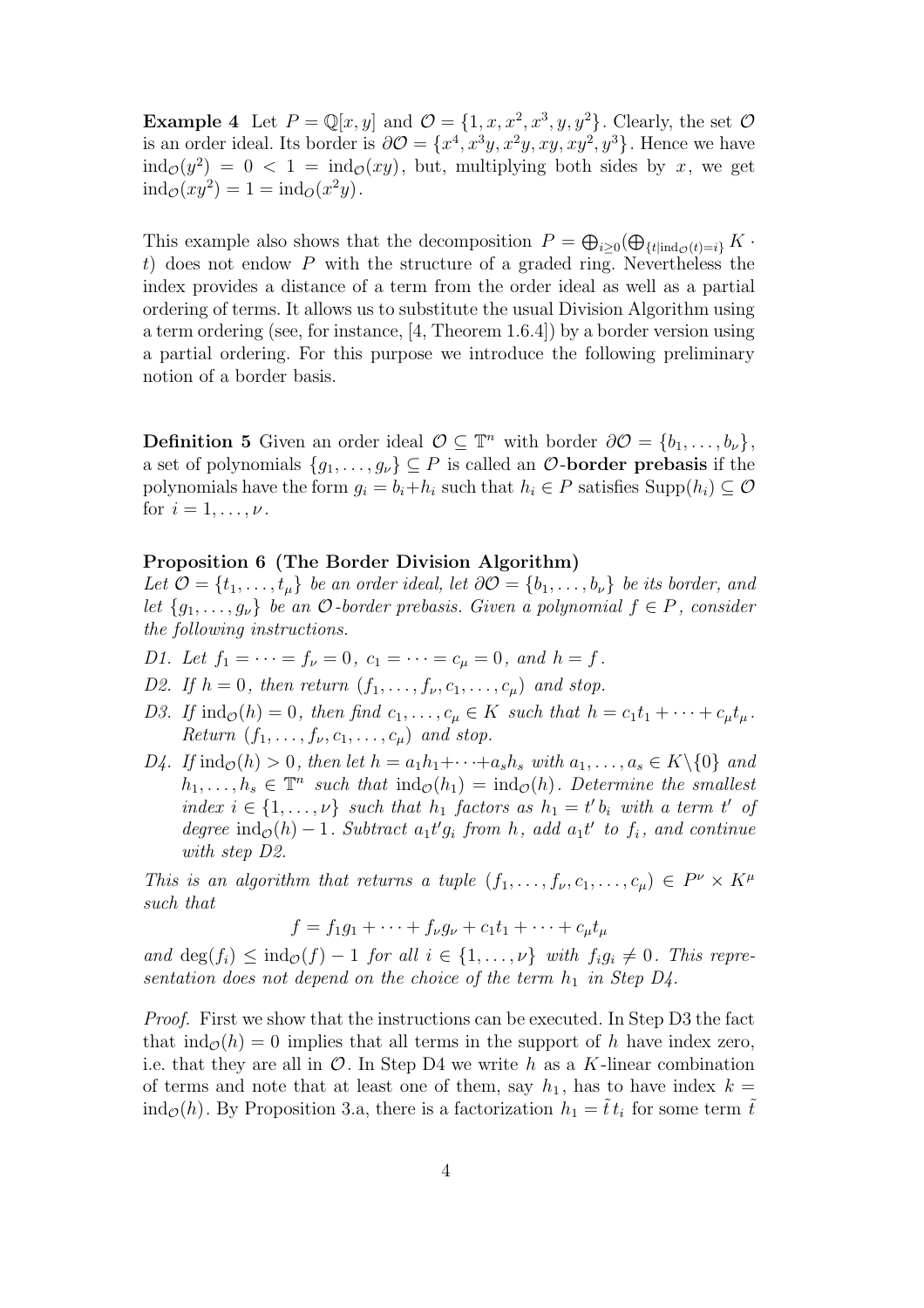of degree k and some  $t_i \in \mathcal{O}$ , and there is no such factorization with a term  $\tilde{t}$ of smaller degree. Since  $k > 0$ , we can write  $\tilde{t} = t' x_j$  for some  $t' \in \mathbb{T}^n$  and  $j \in \{1, \ldots, n\}$ . Then we have  $\deg(t') = k - 1$ , and the fact that  $\tilde{t}$  has the smallest possible degree implies  $x_j t_i \in \partial \mathcal{O}$ . Thus we have  $h_1 = t'(x_j t_i) = t' b_k$ for some  $b_k \in \partial \mathcal{O}$ .

Next we prove termination. We show that Step D4 is performed only finitely many times. Let us investigate the subtraction  $h - a_1 t' g_i$  in Step D4. Using Definition 5, we find a representation  $g_i = b_i - \sum_{k=1}^{\mu} \alpha_{ki} t_k$  such that  $\alpha_{ki} \in K$ for  $k = 1, \ldots, \mu$ . Hence the subtraction becomes

$$
h - a_1t'g_i = a_1h_1 + \ldots + a_sh_s - a_1t'b_i + a_1t'\sum_{k=1}^{\mu} \alpha_{ki}t_k.
$$

Now  $a_1h_1 = a_1t'b_i$  shows that a term of index  $\text{ind}_{\mathcal{O}}(h)$  is removed from h and replaced by terms of the form  $t' t_\ell \in \overline{\partial^{k-1} \mathcal{O}}$  which have strictly smaller index. The algorithm terminates after finitely many steps because, for a given term, there are only finitely many terms of smaller or equal index.

Finally, we prove correctness. To do so, we show that the equation

$$
f = h + f_1 g_1 + \dots + f_\nu g_\nu + c_1 t_1 + \dots + c_\mu t_\mu
$$

is an invariant of the algorithm. It is satisfied at the end of Step D1. A polynomial  $f_i$  is only changed in Step D4. There the subtraction  $h - a_1 t' g_i$  is compensated by the addition  $(f_i + a_1 t')g_i$ . The constants  $c_1, \ldots, c_\mu$  are only changed in Step D3 in which h is replaced by the expression  $c_1t_1 + \ldots + c_nt_u$ . When the algorithm stops, we have  $h = 0$ . This proves the stated representation of  $f$ .

The additional claim that this representation does not depend on the choice of  $h_1$  in Step D4 follows from the observation that  $h_1$  is replaced by terms of strictly smaller index. Thus the different executions of Step D4 corresponding to the reduction of several terms of a given index in  $h$  do not interfere with one another, and the final result – after all those terms have been rewritten – is independent of the order in which they are taken care of.  $\Box$ 

Notice that in Step D4 the algorithm uses a representation of h that is not necessarily unique due to the partial aspect of the ordering. Also there may be several factorizations  $h_1 = \tilde{t} t_i$ . We choose the index i minimally to determine this step of the algorithm uniquely, but this particular choice is not forced upon us. Finally, the result of the division depends on the numbering of the elements of  $\partial\mathcal{O}$ , as the next example shows.

**Example 7** Let  $P = \mathbb{Q}[x, y]$  and let  $\mathcal{O} = \{1, x\}$ . The border of  $\mathcal{O}$  is  $\partial \mathcal{O} = \{b_1, b_2, b_3\}$  with  $b_1 = y$ ,  $b_2 = xy$ , and  $b_3 = x^2$ . We apply the Border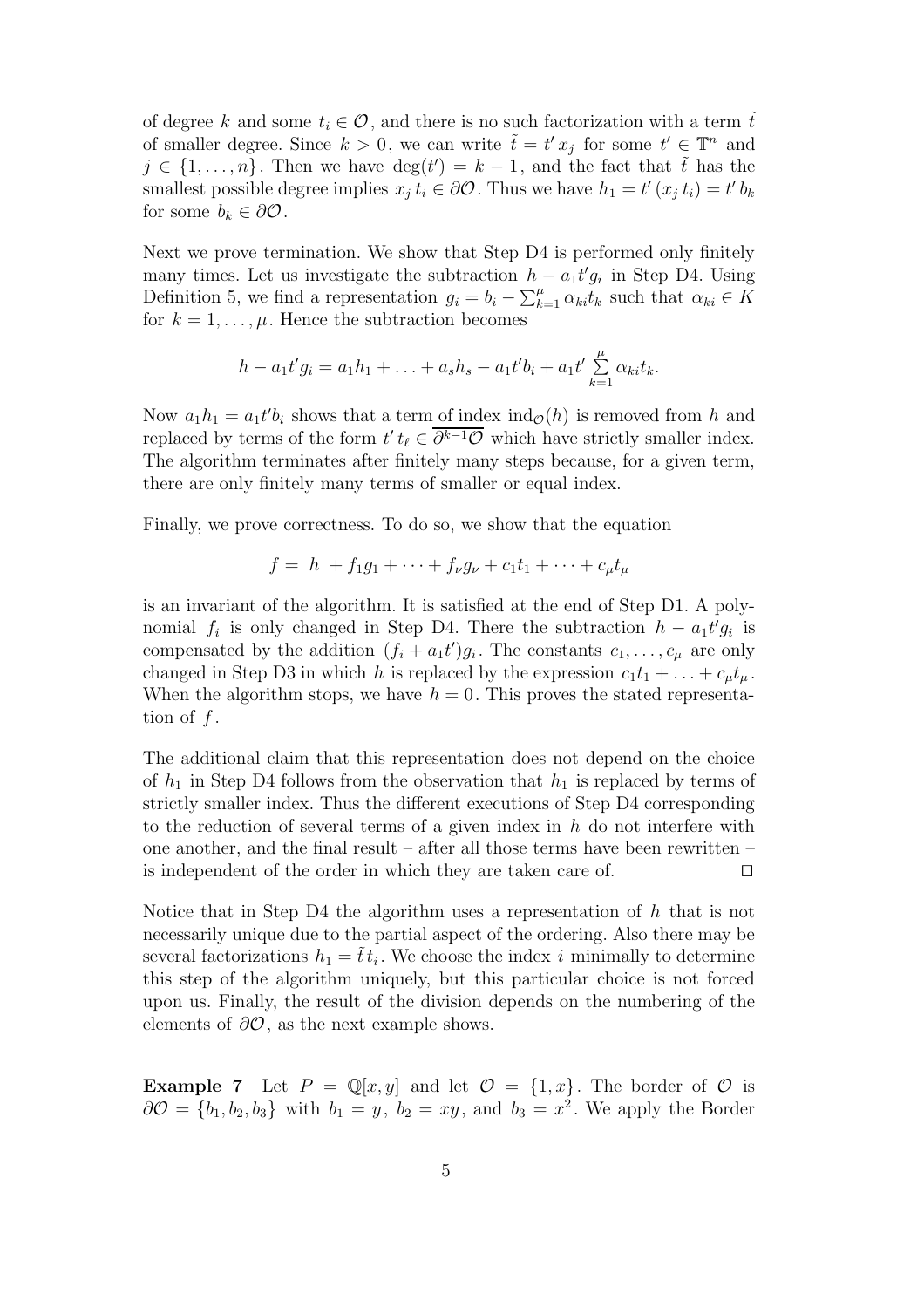Division Algorithm to divide  $f = x^2y + x^2 + 2xy$  by  $(g_1, g_2, g_3)$ , where  $g_1 = y$ ,  $g_2 = xy - 1$ , and  $g_3 = x^2 - 1$ . The step by step computations are:

- D1. Let  $f_1 = f_2 = f_3 = 0$  and  $c_1 = c_2 = 0$  as well as  $h = f$ .
- D4. Since  $\operatorname{ind}_{\mathcal{O}}(h) = 2$ , we have  $h_1 = x^2y = x^2b_1$ . Thus we put  $h = x^2 + 2xy$ and  $f_1 = xy$ .
- D4. Since  $\text{ind}_{\mathcal{O}}(h) = 1$ , we choose  $h_1 = x^2 = b_3$  and put  $h = 2xy + 1$  as well as  $f_3 = 1$ .
- D4. Since  $\text{ind}_{\mathcal{O}}(h) = 1$ , we have  $h_1 = xy = b_2$  and put  $h = 3$  as well as  $f_2 = 2$ .
- D3. The algorithm returns  $(xy, 2, 1, 3, 0)$ .

Therefore, there is a representation

$$
f = x^{2}(y) + 2(xy - 1) + (x^{2} - 1) + 3 = x^{2} g_{1} + 2 g_{2} + g_{3} + 3.
$$

However, when we apply the algorithm to the shuffled tuple  $(g'_1, g'_2, g_3)$  where  $g'_1 = g_2$  and  $g'_2 = g_1$ , it computes the representation

$$
f = (x + 2)(xy - 1) + (x2 - 1) + 3 + x = (x + 2)g'_{1} + 0 \cdot g'_{2} + g_{3} + 3 + x.
$$

If we fix the tuple  $\mathcal{G} = (g_1, \ldots, g_\nu)$ , the result of the Border Division Algorithm is uniquely determined. This we do. Given an order ideal  $\mathcal{O} = \{t_1, \ldots, t_\mu\}$ and a polynomial  $f \in P$ , let  $f = f_1g_1 + \cdots + f_\nu g_\nu + c_1t_1 + \cdots + c_u t_u$  be a representation computed by the Border Division Algorithm. Then  $NR_{\mathcal{O},\mathcal{G}}(f)$  =  $c_1t_1 + \cdots + c_st_s$  is called the **normal O-remainder** of f. As we saw in the example, the normal  $\mathcal{O}$ -remainder sometimes depends on the order of the elements in  $\mathcal G$ .

By construction, a polynomial f and  $NR_{\mathcal{O},\mathcal{G}}(f)$  represent the same residue class modulo  $(g_1, \ldots, g_\nu)$ . This shows that the residue classes of the terms in  $\mathcal O$ generate  $P/(q_1, \ldots, q_\nu)$  as a K-vector space. However, they do not necessarily constitute a K -basis of this vector space.

In particular, if O consists of finitely many terms, then the ideal  $(g_1, \ldots, g_\nu)$ generated by an O-border prebasis is zero-dimensional.

#### 3 Characterizations of Border Bases

First we prescribe the setting that is used throughout the remainder of this paper. Let  $\mathcal{O} = \{t_1, \ldots, t_\mu\}$  be an order ideal consisting of finitely many terms. We let  $\partial \mathcal{O} = \{b_1, \ldots, b_\nu\}$  be its border,  $G = \{g_1, \ldots, g_\nu\}$  an  $\mathcal{O}\text{-border}$ prebasis, and  $I$  a zero-dimensional ideal of  $P$  containing  $G$ . In this setting, a border basis is defined as follows.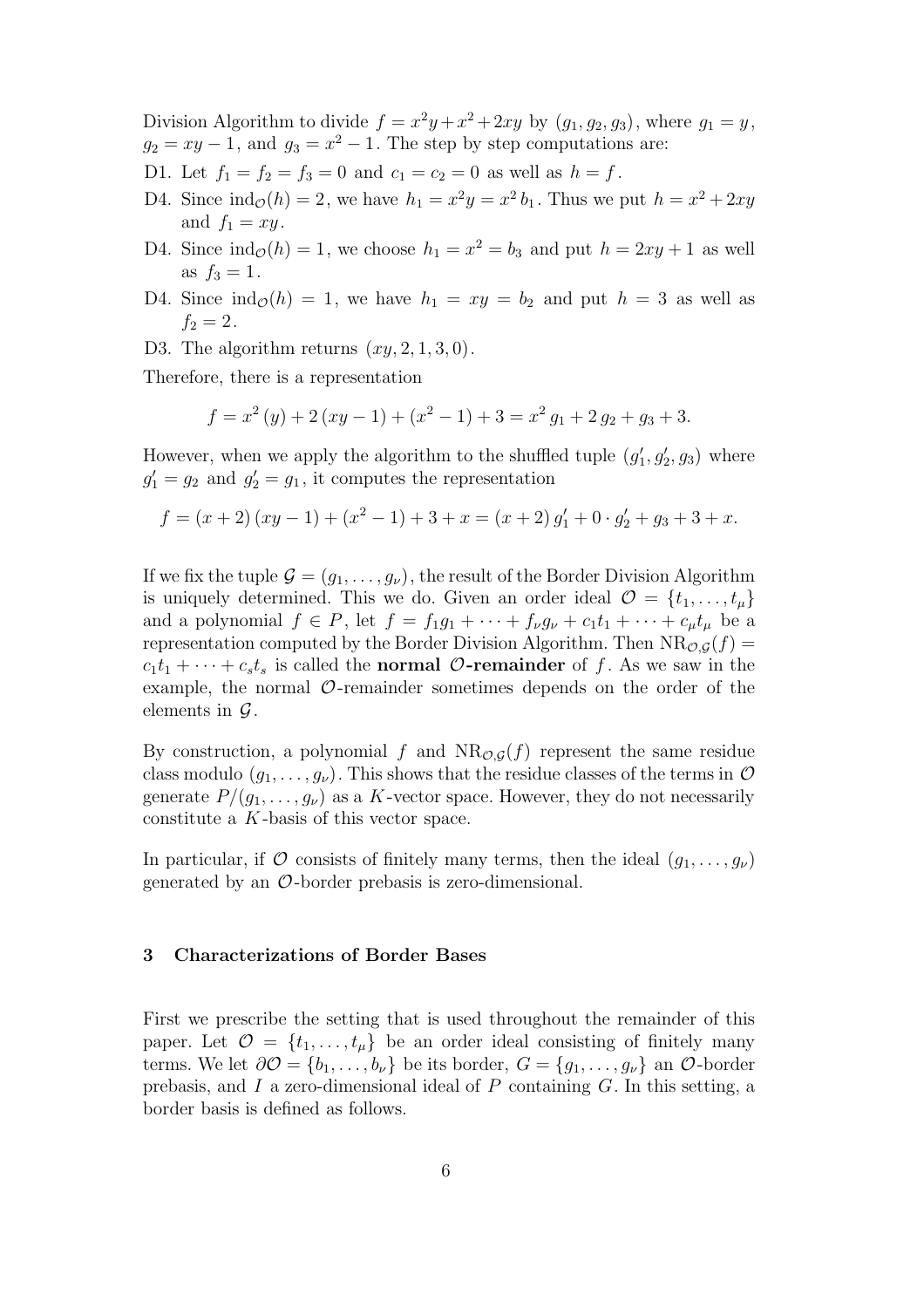**Definition 8** The O-border prebasis  $\{g_1, \ldots, g_\nu\}$  is called an O-border basis of I if the residue classes of the elements of  $\mathcal O$  form a K-vector space basis of  $P/I$ .

If I has an  $\mathcal{O}\text{-border basis }G$ , then it is uniquely determined by  $\mathcal O$  and G generates I [3, Section 4.1]. According to the remarks at the end of the previous section a border prebasis is a border basis if and only if the residue classes of  $t_1, \ldots, t_\mu$  modulo I are K-linearly independent or, equivalently,  $I \cap \langle \mathcal{O} \rangle_K = 0.$ 

We are going to develop the theory of border bases in analogy with the development of the theory of Gröbner bases in  $[4,$  Chapter 2. Hence, we shall prove characterizations of border bases which imitate the characterizations of Gröbner bases given there. Our first result is a border basis version of the so-called special generation property.

#### Proposition 9 (Border Bases and Special Generation)

In the prescribed setting, the set G is an  $\mathcal O$ -border basis of I if and only if one of the following equivalent conditions is satisfied.

- A<sub>1</sub>. For every  $f \in I \setminus \{0\}$ , there exist polynomials  $f_1, \ldots, f_\nu \in P$  such that  $f = f_1g_1 + \cdots + f_\nu g_\nu$  and  $\deg(f_i) \leq \text{ind}_{\mathcal{O}}(f) - 1$  whenever  $f_ig_i \neq 0$ .
- A<sub>2</sub>. For every  $f \in I \setminus \{0\}$ , there exist polynomials  $f_1, \ldots, f_{\nu} \in P$  such that  $f = f_1g_1 + \cdots + f_\nu g_\nu$  and  $\max\{\deg(f_i) | i \in \{1, \ldots, \nu\}, f_ig_i \neq 0\}$  $\text{ind}_{\mathcal{O}}(f) - 1$ .

*Proof.* First we show that  $A_1$  holds if G is an  $\mathcal O$ -border basis. The Border Division Algorithm computes a representation  $f = f_1g_1 + \cdots + f_\nu g_\nu + c_1t_1 + \cdots$  $c_{\mu}t_{\mu}$  with  $f_1,\ldots,f_{\nu}\in P$  and  $c_1,\ldots,c_{\mu}\in K$  such that  $\deg(f_i)\leq \text{ind}_{\mathcal{O}}(f)-1$ for  $i = 1, ..., \nu$ . Then  $c_1t_1 + \cdots + c_\mu t_\mu \equiv 0 \pmod{I}$ , and the hypothesis implies  $c_1 = \cdots = c_\mu = 0$ .

Next we prove that  $A_1$  implies  $A_2$ . If  $\deg(f_i) < \text{ind}_{\mathcal{O}}(f) - 1$ , then Proposition 3.b yields  $\text{ind}_{\mathcal{O}}(f_i g_i) \leq \text{deg}(f_i) + \text{ind}_{\mathcal{O}}(g_i) = \text{deg}(f_i) + 1 < \text{ind}_{\mathcal{O}}(f)$ . By Proposition 3.c, there has to be at least one number  $i \in \{1, \ldots, \nu\}$  such that  $deg(f_i) = ind_{\mathcal{O}}(f) - 1.$ 

Finally, assume  $A_2$  and let  $c_1, \ldots, c_\mu \in K$  satisfy  $c_1t_1 + \cdots + c_\mu t_\mu \in I$ . Then either  $f = c_1t_1 + \cdots + c_\mu t_\mu$  equals the zero polynomial or not. In the latter case we apply the first part of  $A_2$  to obtain a representation  $f = f_1g_1 + \cdots + f_\nu g_\nu$ with  $f_1, \ldots, f_\nu \in P$ . Since  $f \neq 0$ , we have  $\max\{\deg(f_i) \mid i \in \{1, \ldots, \nu\}, f_ig_i \neq 0\}$  $0\} \geq 0$ . But ind<sub> $\mathcal{O}(f)-1=-1$ , which contradicts the second part of  $A_2$ . Hence,</sub> f is zero,  $I \cap \langle \mathcal{O} \rangle_K = 0$ , and the set G is an  $\mathcal{O}$ -border basis.  $\square$ 

Commonly, Gröbner bases are defined as sets of polynomials whose leading terms generate the leading term ideal. In the theory of border bases, leading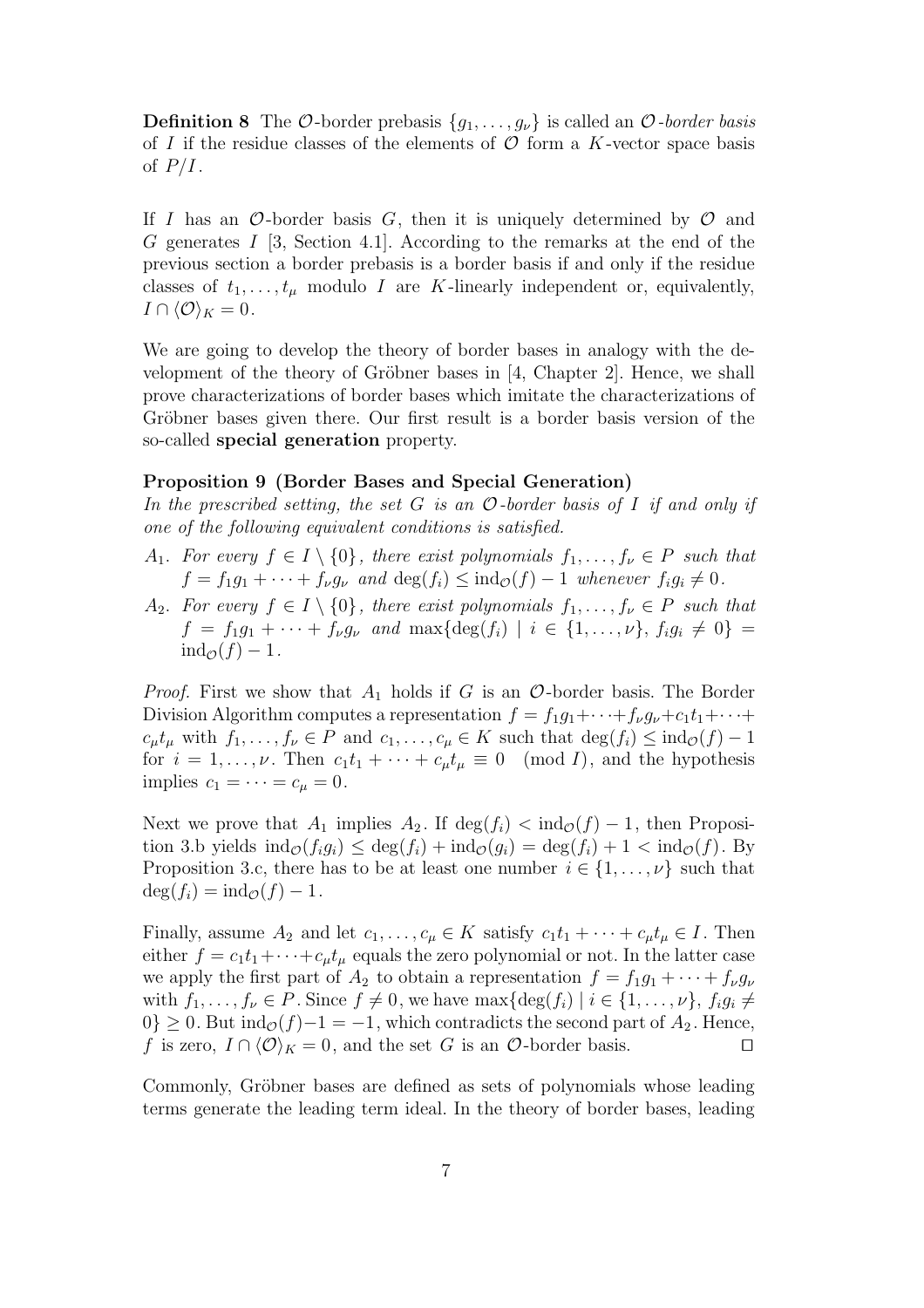terms have to be replaced with more general border forms which are defined as follows.

**Definition 10** Given a polynomial  $f \in P$ , there is a representation  $f =$  $a_1u_1 + \cdots + a_su_s$  with  $a_1, \ldots, a_s \in K \setminus \{0\}$  and  $u_1, \ldots, u_s \in \mathbb{T}^n$  such that  $\operatorname{ind}_{\mathcal{O}}(u_1) \geq \cdots \geq \operatorname{ind}_{\mathcal{O}}(u_s).$ 

a) The polynomial

$$
BF_{\mathcal{O}}(f) = \sum_{\{i \mid ind(u_i) = ind(f)\}} a_i u_i
$$

is called the **border form** of f with respect to  $\mathcal{O}$ . For  $f = 0$ , we let  $BF_{\mathcal{O}}(f)=0.$ 

b) Given an ideal  $I \subseteq P$ , the ideal  $BF_{\mathcal{O}}(I) = (BF_{\mathcal{O}}(f) | f \in I)$  is called the **border form ideal** of  $I$  with respect to  $\mathcal{O}$ .

The definition is independent of the chosen representation. As an important example, the elements of the  $\mathcal O$ -border prebasis  $G$  have the border form  $BF_{\mathcal{O}}(g_i) = b_i$ ; in particular, they consist of only one term. Now we characterize border bases by their border form ideal.

#### Proposition 11 (Border Bases and the Border Form Ideal)

In the prescribed setting, the set G is an  $\mathcal O$ -border basis of I if and only if one of the following equivalent conditions is satisfied.

 $B_1$ . For every  $f \in I$ , the support of  $BF_{\mathcal{O}}(f)$  is contained in  $\mathbb{T}^n \setminus \mathcal{O}$ .  $B_2$ . We have  $BF_{\mathcal{O}}(I) = (b_1, \ldots, b_{\nu}).$ 

*Proof.* First we show that a border basis satisfies condition  $B_1$ . Suppose that the border form of a polynomial  $f \in I \setminus \{0\}$  contains a term of  $\mathcal O$  in its support. Then all terms in the support of f are contained in  $\mathcal{O}$ , i.e.  $f =$  $c_1t_1 + \cdots + c_\mu t_\mu$  for suitable  $c_1, \ldots, c_\mu \in K$ . The border basis hypothesis implies  $c_1 = \cdots = c_{\mu} = 0$ , which contradicts  $f \neq 0$ .

Next we prove that  $B_1$  implies  $B_2$ . Since  $g_i \in I$ , we have  $b_i = BF_{\mathcal{O}}(g_i) \in$  $BF_{\mathcal{O}}(I)$  for  $i = 1, \ldots, \nu$ . To prove the reverse inclusion, let  $f \in I \setminus \{0\}$ . By  $B_1$  and Proposition 2.c, every term in the support of  $BF_{\mathcal{O}}(f)$  is divisible by a term in  $\partial \mathcal{O}$ . Hence the border form of f is contained in  $(b_1, \ldots, b_\nu)$ .

Finally, we show that  $B_2$  implies that G is a border basis. Let  $c_1, \ldots, c_{\mu} \in K$ be elements such that  $f = c_1t_1 + \cdots + c_nt_u \in I$ . Then all terms in the support of f have index zero, and thus  $f = BF_{\mathcal{O}}(f)$ . So,  $B_2$  and Proposition 2.c imply  $c_1 = \cdots = c_{\mu} = 0.$ 

To characterize border bases in analogy with conditions  $C_1$ ) –  $C_4$ ) of [4, Section 2.2] we define the rewrite relation associated to G. Let  $f \in P$  be a polynomial such that  $t \in \text{Supp}(f)$  is a multiple of a border term  $t = t' b_i$ .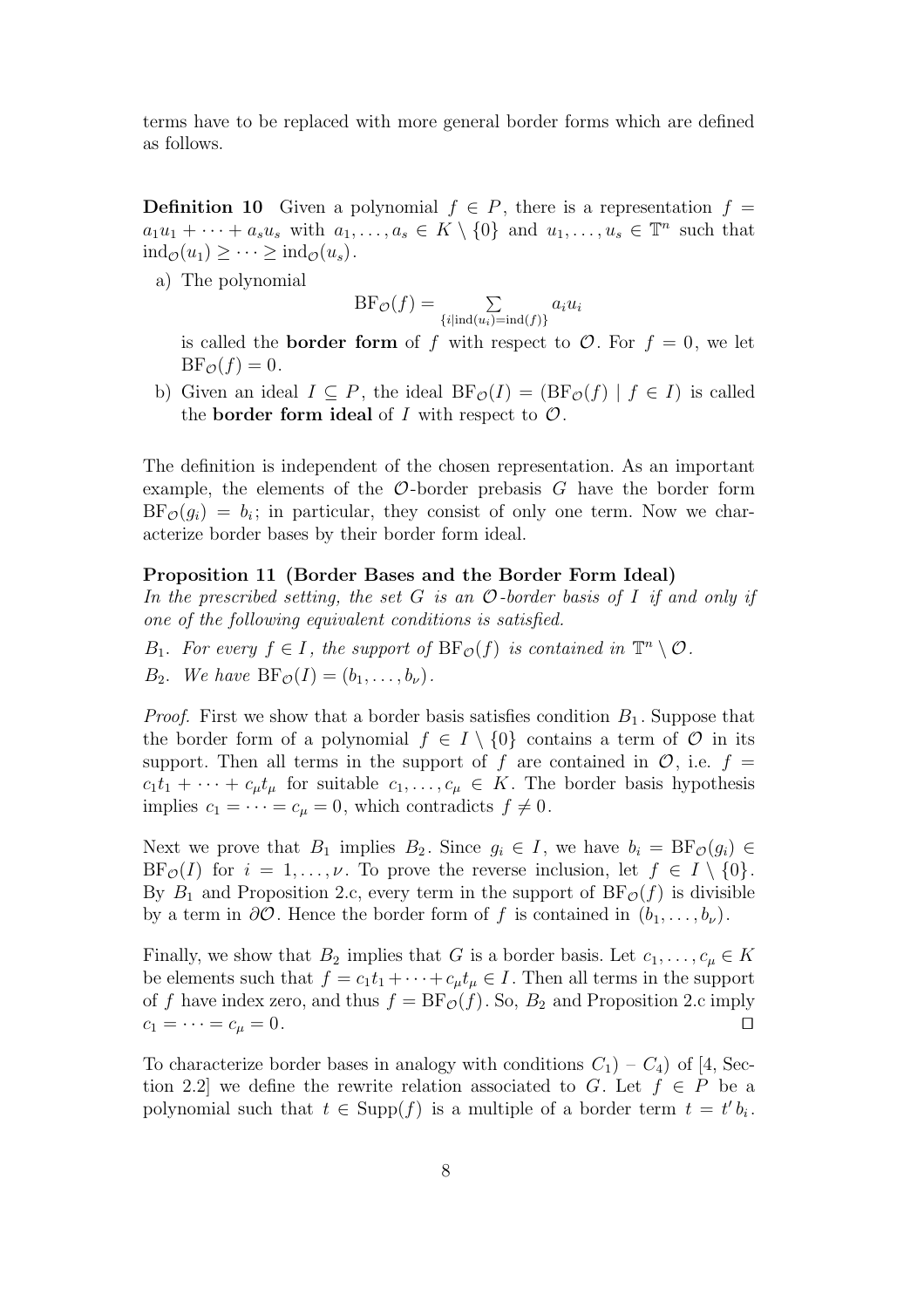Let  $c \in K$  be the coefficient of t in f. Then  $h = f - ct'g_i$  does not contain the term t anymore. We say that f reduces to h in one step using  $g_i$ and write  $f \stackrel{\tilde{g_i}}{\longrightarrow} h$ . (Instead one may consider the more restrictive rewrite rule that, in addition, the factorization  $t = t'b_i$  must be optimal in the sense  $\text{ind}(t) = \text{deg}(t') + 1$ . For instance, the reduction steps used in the Border Division Algorithm satisfy this additional condition. However, the results below indicate that our less restrictive rewrite rule is an appropriate choice.) The reflexive, transitive closure of the relations  $\stackrel{g_i}{\longrightarrow}$ ,  $i \in \{1, \ldots, \nu\}$ , is called the **rewrite relation** associated to G and is denoted by  $\stackrel{G}{\longrightarrow}$ . The equivalence relation generated by  $\stackrel{G}{\longrightarrow}$  is denoted by  $\stackrel{G}{\longleftrightarrow}$ . In stark contrast to Gröbner basis theory, rewrite relations associated to border prebasis are, in general, not Noetherian; this is demonstrated by the following example.

**Example 12** Let  $P = \mathbb{Q}[x, y]$  and  $\mathcal{O} = \{1, x, y, x^2, y^2\}$ . Then  $\mathcal O$  is an order ideal with border  $\partial \mathcal{O} = \{xy, x^3, x^2y, xy^2, y^3\}$ . Consider the  $\mathcal{O}$ -border prebasis  $G = \{g_1, \ldots, g_5\}$ , where  $g_1 = xy - x^2 - y^2$ ,  $g_2 = x^3$ ,  $g_3 = x^2y$ ,  $g_4 = xy^2$ , and  $g_5 = y^3$ . The chain of reductions

$$
x^2y \xrightarrow{g_1} x^3 + xy^2 \xrightarrow{g_2} xy^2 \xrightarrow{g_1} x^2y + y^3 \xrightarrow{g_5} x^2y
$$

can be repeated indefinitely, and hence  $\stackrel{G}{\longrightarrow}$  is not Noetherian.

The following properties of the equivalence relation  $\longleftrightarrow^G$  can be proved in exactly the same way as the corresponding properties in Gröbner basis theory (cf. [4, Proposition 2.2.2]).

**Proposition 13** Let  $\stackrel{G}{\longleftrightarrow}$  be the rewrite equivalence relation associated to an O-border prebasis  $G = \{g_1, \ldots, g_\nu\}$ , and let  $f_1, f_2, f_3, f_4 \in P$ .

- a) If  $f_1 \xrightarrow{G} f_2$  and  $f_3 \xrightarrow{G} f_4$ , then  $f_1 + f_3 \xrightarrow{G} f_2 + f_4$ .
- b) If  $f_1 \xleftarrow{G} f_2$ , then  $f_1 f_3 \xleftarrow{G} f_2 f_3$ .
- c) We have  $f_1 \xrightarrow{G} f_2$  if and only if  $f_1 f_2 \in (g_1, \ldots, g_\nu)$ .

According to property c) the rewrite equivalence relation  $\longleftrightarrow$  is in fact the congruence relation modulo the ideal  $(g_1, \ldots, g_\nu)$ . In other words, applying reduction steps forwards as well as backwards to a polynomial, we can move through the complete congruence class modulo  $(g_1, \ldots, g_\nu)$  in search for a "good" representative.

Regardless of their lack of Noetherianity, rewrite relations  $\stackrel{G}{\longrightarrow}$  characterize border bases by the confluence property. In this respect  $\frac{G}{\longrightarrow}$  is called **confluent** if for any two co-initial reductions  $f_1 \xrightarrow{G} f_2$  and  $f_1 \xrightarrow{G} f_3$  there exist co-terminal reductions  $f_2 \xrightarrow{G} f_4$  and  $f_3 \xrightarrow{G} f_4$ . Finally, a polynomial  $f \in P$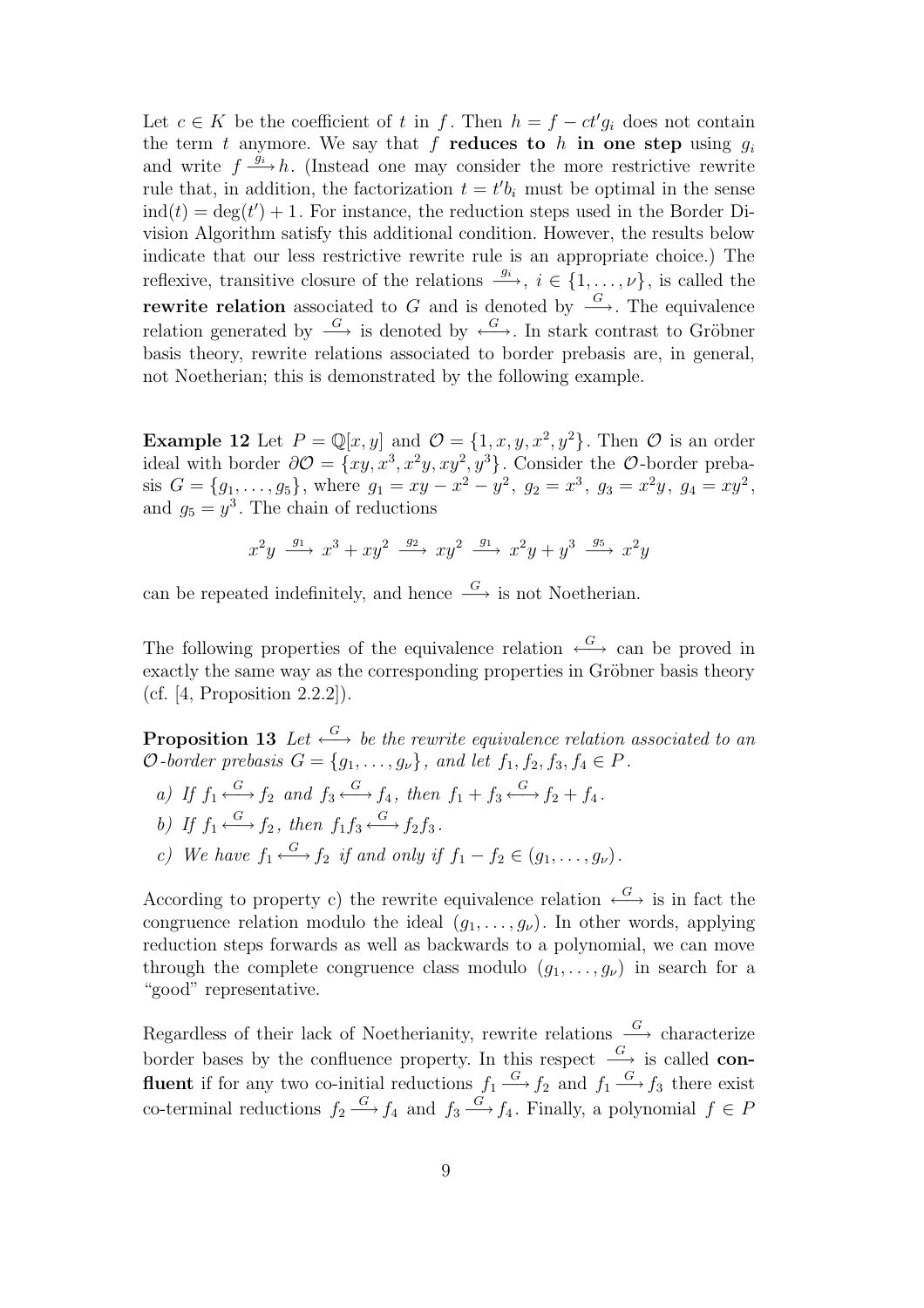is called G-reduced if  $f \stackrel{G}{\longrightarrow} h$  implies  $h = f$ .

For example, any polynomial f with support in  $\mathcal O$  is G-reduced; by Proposition 2.c, it cannot contain a term that can be reduced. In particular, the normal remainder  $NR_{\mathcal{O},G}(f)$  computed by the Border Division Algorithm is G-reduced.

#### Proposition 14 (Border Bases and Rewrite Relations)

In the prescribed setting, the set G is an  $\mathcal O$ -border basis of I if and only if one of the following equivalent conditions is satisfied.

- $C_1$ . For  $f \in P$ , we have  $f \xrightarrow{G} 0$  if and only if  $f \in I$ .
- $C_2$ . If  $f \in I$  is G-reduced, then  $f = 0$ .
- $C_3$ . For every  $f \in P$ , there exists a G-reduced element  $h \in P$  such that  $f \stackrel{G}{\longrightarrow} h$  and h is unique.
- $C_4$ . The rewrite relation  $\stackrel{G}{\longrightarrow}$  is confluent.

*Proof.* First we show that a border basis has property  $C_1$ . If a polynomial  $f \in P$  satisfies  $f \stackrel{G}{\longrightarrow} 0$ , then it is enough to collect the subtractions performed by the individual reduction steps on the right-hand side to obtain  $f \in (g_1, \ldots, g_\nu)$ . Conversely, let  $f \in I$ . We apply the Border Division Algorithm to  $f$ ; it performs reduction steps using elements of  $G$  to compute the normal remainder  $NR_{\mathcal{O},\mathcal{G}}(f) \in \langle \mathcal{O} \rangle_K$ . Since  $f \in I$ , we also have  $NR_{\mathcal{O},\mathcal{G}}(f) \in I$ . The hypothesis that G is a border basis yields  $NR_{\mathcal{O},\mathcal{G}}(f) \in I \cap \langle \mathcal{O} \rangle_K = 0$ , i.e.  $f \stackrel{G}{\longrightarrow} 0$ .

To prove that  $C_1$  implies  $C_2$ , note that  $C_1$  shows  $f \stackrel{G}{\longrightarrow} 0$  for  $f \in I$ . Thus a G-reduced polynomial  $f \in I$  has to be zero. Next we prove that  $C_2$  implies  $C_3$ . Let  $f \in P$ . The Border Division Algorithm performs a reduction  $f \stackrel{G}{\longrightarrow} \text{NR}_{\mathcal{O},\mathcal{G}}(f)$ , i.e. there exists a reduction to a G-reduced polynomial. Suppose that  $f \stackrel{G}{\longrightarrow} h$  and h is G-reduced. Then  $h - NR_{\mathcal{O},\mathcal{G}}(f) \in I$  and the support of this difference is contained in  $\mathcal{O}$ . Thus it is G-reduced and  $C_2$ yields  $h = NR_{\mathcal{O},\mathcal{G}}(f)$ . Altogether, the normal remainder of f has the properties required by  $C_3$ .

Now we show that  $C_3$  implies  $C_4$ . Let  $f_1 \stackrel{G}{\longrightarrow} f_2$  and  $f_1 \stackrel{G}{\longrightarrow} f_3$  be co-initial reductions. The Border Division Algorithm produces  $f_1 \stackrel{G}{\longrightarrow} NR_{\mathcal{O},\mathcal{G}}(f_2)$  and  $f_1 \stackrel{G}{\longrightarrow} \text{NR}_{\mathcal{O},\mathcal{G}}(f_3)$ . Since normal remainders are G-reduced, condition  $C_3$  implies  $NR_{\mathcal{O},\mathcal{G}}(f_2)$  =  $NR_{\mathcal{O},\mathcal{G}}(f_3)$ . Therefore, there are co-terminal reductions  $f_2 \xrightarrow{G} f_4$  and  $f_3 \xrightarrow{G} f_4$  with  $f_4 = \text{NR}_{\mathcal{O},\mathcal{G}}(f_2) = \text{NR}_{\mathcal{O},\mathcal{G}}(f_3)$ .

Finally, to show that G is a border basis if it satisfies  $C_4$ , we can use Proposition 13.c and proceed as in the proof of  $C_4$ )  $\Rightarrow$   $C_1$ ) in [4, Proposition 2.2.5].  $\Box$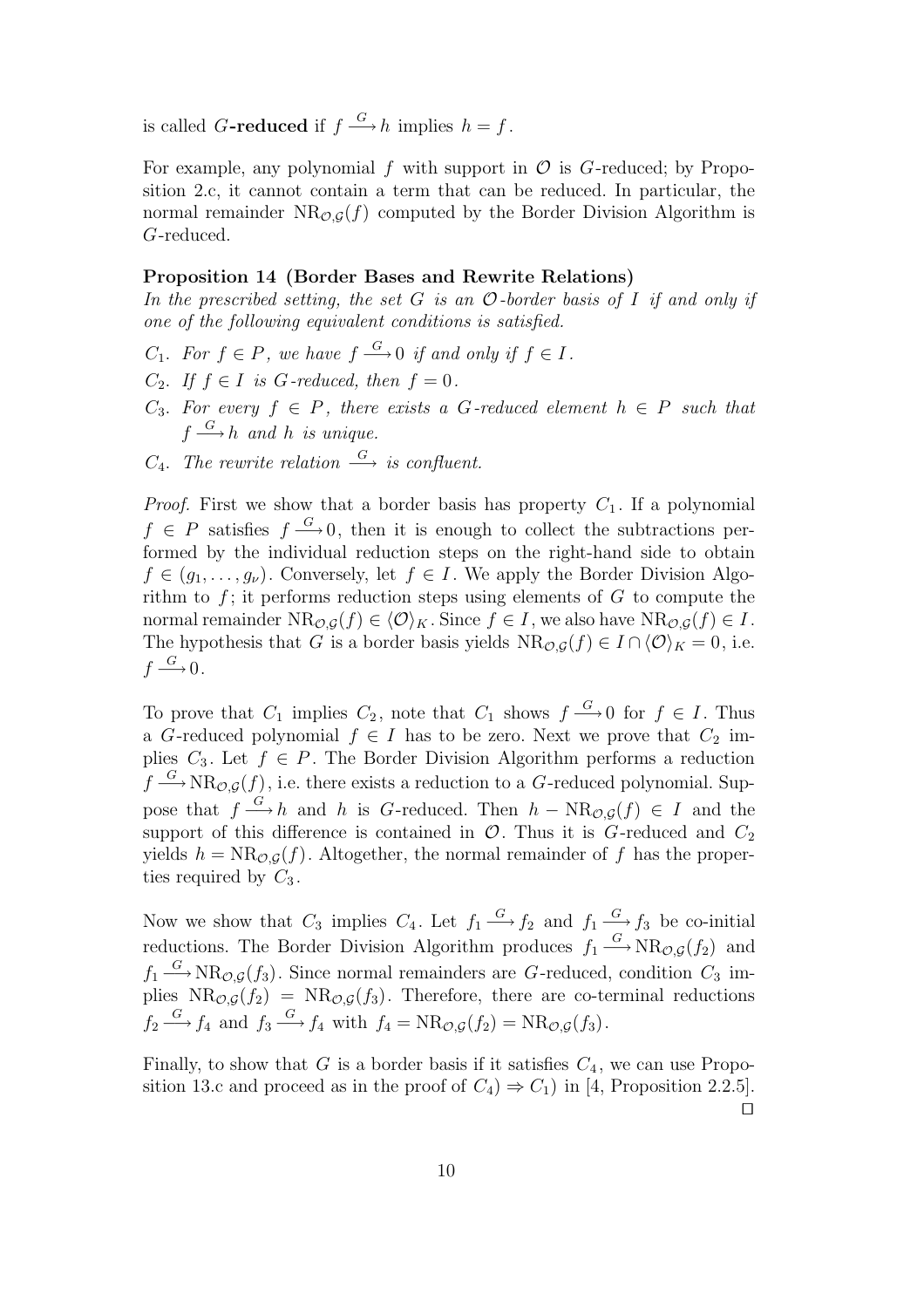Given an O-border basis  $G = \{g_1, \ldots, g_\nu\}$  and  $f \in P$ , the unique G-reduced polynomial h such that  $f \stackrel{G}{\longrightarrow} h$  is the normal remainder  $NR_{\mathcal{O},\mathcal{G}}(f)$ . Hence it is effectively computed by the Border Division Algorithm and it agrees with the **normal form**  $NF_{\mathcal{O},I}(f)$  with respect to the ideal  $I = (g_1, \ldots, g_\nu)$ . The properties of the normal form are studied in [3, Section 4.2].

#### 4 A Buchberger Criterion for Border Bases

Instead of examining a polynomial ideal  $I$  directly, one can consider its quotient algebra  $P/I$ . The K-vector space structure of  $P/I$  suffices to single out the zero-dimensional ideals, as they are precisely those ideals with a finitedimensional quotient. Now each multiplication by an element of  $P/I$  defines a K-linear map and thus we obtain a P-module structure on  $P/I$ . This Pmodule structure determines the ideal  $I$  as its annihilator. In particular, the indeterminates  $x_1, \ldots, x_n$  define so-called mutliplication matrices which commute. This procdure can be reversed in the following sense. For each border prebasis we define formal multiplication matrices. Then the border prebasis is a border basis if and only if the formal multiplication matrices commute. A detailed account of these remarks is given in [3].

**Definition 15** Let  $\mathcal{O} = \{t_1, \ldots, t_\mu\}$  be an order ideal,  $\partial \mathcal{O} = \{b_1, \ldots, b_\nu\}$  its border, and  $G = \{g_1, \ldots, g_\nu\}$  an  $\mathcal{O}$ -border prebasis with

$$
g_j = b_j - \sum_{m=1}^{\mu} \alpha_{mj} t_m \qquad , \quad 1 \le j \le \nu
$$

For  $1 \le r \le n$ , define the r-th formal multiplication matrix  $\mathcal{X}_r := (\xi_{k\ell}^{(r)})$  $\binom{(r)}{k\ell}$ by

$$
\xi_{k\ell}^{(r)} = \begin{cases} \delta_{ki} & , \text{ if } t_i = x_r t_\ell \\ \alpha_{kj} & , \text{ if } b_j = x_r t_\ell \end{cases}
$$

.

The formal multiplication matrices encode the following procedure. First, we multiply an element of  $\langle \mathcal{O} \rangle_K$  by the indeterminate  $x_r$  and, second, whenever  $x_r t_i = b_j$  is a border term, we reduce by the corresponding border polynomial  $g_j$ . The reduction guarantees that the result stays in  $\langle \mathcal{O} \rangle_K$ . More concretely, the elements  $c_1 t_1 + \ldots + c_{\mu} t_{\mu} \in \langle \mathcal{O} \rangle_K$  are encoded as column vectors  $c_1 e_1 + \ldots + c_{\mu} e_{\mu} \in K^{\mu}$ . For example,  $x_r t_i$  corresponds to  $\mathcal{X}_r (c_1, \ldots, c_{\mu})^T$ .

Bernard Mourrain [6] showed the following result. A proof using our notation and terminology is contained in [3].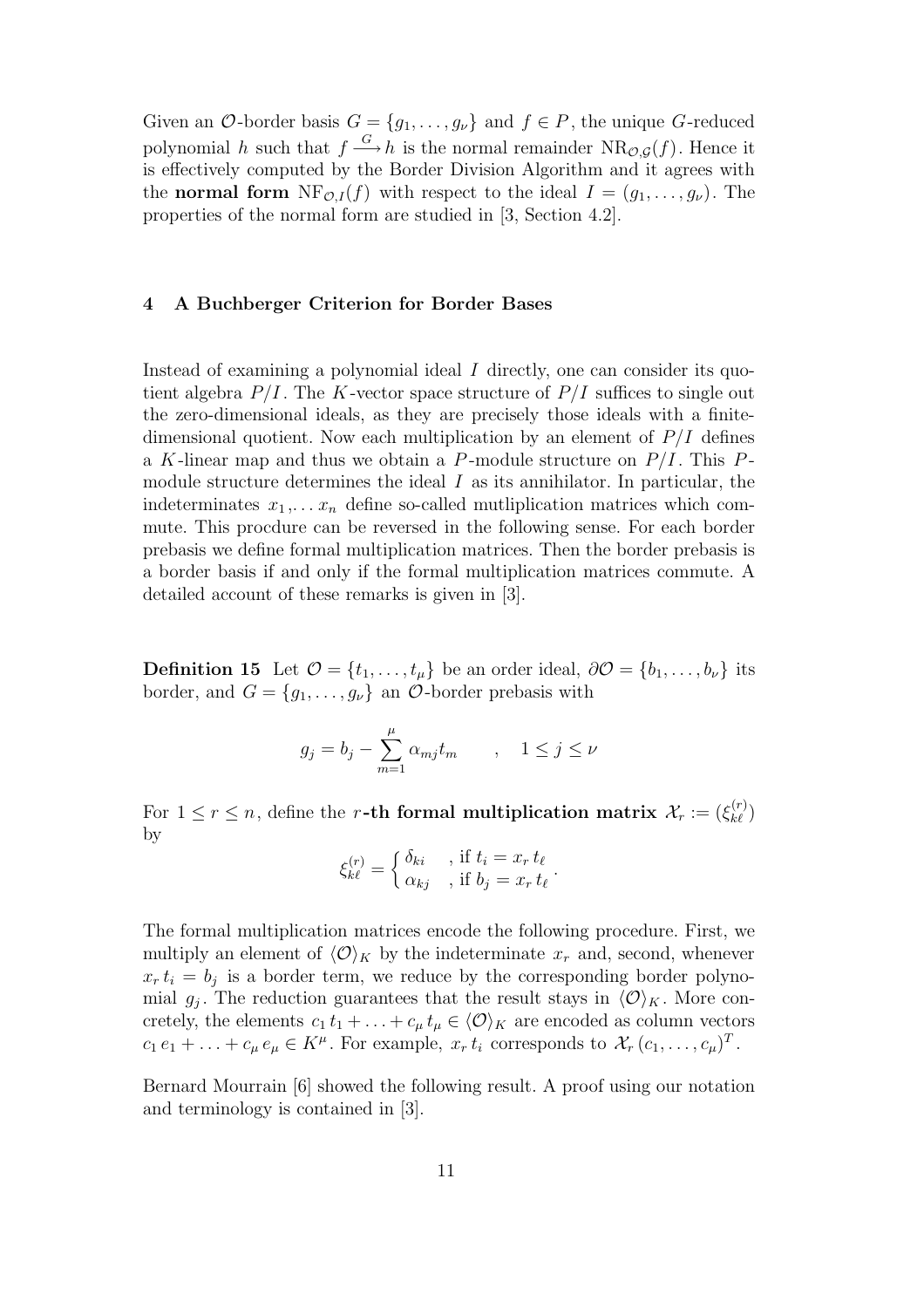Proposition 16 (Border Bases and Formal Multiplication Matrices) In the setting of Definition 15, the border prebasis G is a border basis if and only if the formal multiplication matrices commute, i.e. if and only if  $\mathcal{X}_r \mathcal{X}_s =$  $\mathcal{X}_{s} \mathcal{X}_{r}$  for all  $r, s \in \{1, \ldots, n\}$ .

Next we want to analyze these commutativity conditions in more detail by considering their effect on an arbitrary base vector  $e_i$ . For each  $i \in \{1, \ldots, \mu\}$ we compare  $\mathcal{X}_r \mathcal{X}_s e_i$  with  $\mathcal{X}_s \mathcal{X}_r e_i$ . Translating the comparision back into the language of  $\langle \mathcal{O} \rangle_K$ , we shall find that the resulting description depends on the position of  $t_i$  relative to the border. The following case by case discussion reveals the details.

To lighten the index load we abbreviate  $x = x_r$  and  $y = x_s$ .



Since  $O$  is an order ideal, we also have  $x t_i, y t_i \in O$ , say  $x t_i = t_j, y t_i = t_k$ , and  $x y t_i = t_\ell$ . Then  $\mathcal{X} \mathcal{Y} e_i = \mathcal{X} e_k = e_\ell = \mathcal{Y} e_j = \mathcal{Y} \mathcal{X} t_i$ , i.e., the commutativity condition holds by definition of the formal multiplication matrices.



Say  $x t_i = t_j$ ,  $y t_i = t_k$ , and  $x y t_i = b_\ell$ . Then

$$
\mathcal{X} \mathcal{Y} e_i = \mathcal{X} e_k = \begin{pmatrix} \alpha_{1\ell} \\ \vdots \\ \alpha_{\mu\ell} \end{pmatrix} = \mathcal{Y} e_j = \mathcal{Y} \mathcal{X} e_i
$$

Again, commutativity follows immediately from the definition of the formal multiplication matrices.

$$
\begin{array}{|c|c|c|c|}\n\hline\nb_k & b_l \\
\hline\nt_i & t_j\n\end{array}\n\text{Third case: Let } xt_i \in \mathcal{O} \text{ and } yt_i \in \partial \mathcal{O}.
$$

Since  $\partial O$  and  $O$  are order ideals, this case implies  $x y t_i \in \partial O$ . Say  $x t_i = t_j$ ,  $y t_i = b_k$ , and  $x y t_i = b_\ell$ . The commutativity condition becomes

$$
\mathcal{X}\begin{pmatrix} \alpha_{1k} \\ \vdots \\ \alpha_{\mu k} \end{pmatrix} = \begin{pmatrix} \alpha_{1\ell} \\ \vdots \\ \alpha_{\mu\ell} \end{pmatrix}
$$

i.e.,  $\sum_{m=1}^{\mu} \xi_{pm} \alpha_{mk} = \alpha_{p\ell}$  for all  $p \in \{1, \ldots, \mu\}$ . According to the definition of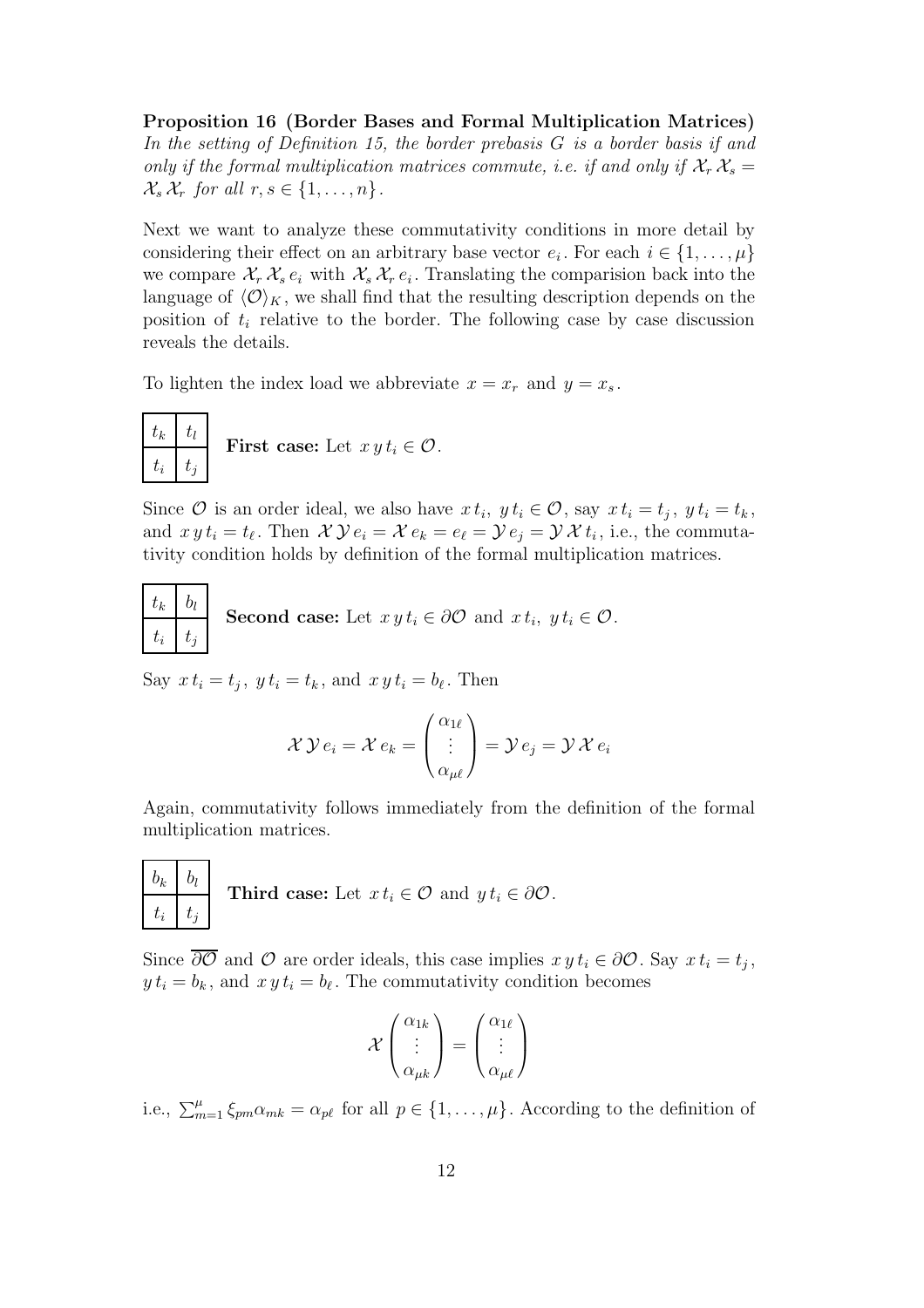the formal multiplication matrices, this condition can be rewritten as follows.

$$
\sum_{\substack{m \ x \, t_m = t_{\varphi(m)}}} \delta_{p,\varphi(m)} \alpha_{mk} + \sum_{\substack{m \ x \, t_m = b_{\psi(m)}}} \alpha_{p,\psi(m)} \alpha_{mk} = \alpha_{p\ell} \quad , \quad 1 \le p \le \mu \tag{1}
$$

The first sum stretches over all indices m for which  $x t_m \in \mathcal{O}$ . For such an index m, let  $\varphi(m)$  be the index with  $x t_i = t_{\varphi(m)}$ . The notation in the second sum is chosen analogously.



Say  $x t_i = b_j$  and  $y t_i = b_k$ . The commutativity condition becomes

$$
\mathcal{X}\begin{pmatrix} \alpha_{1k} \\ \vdots \\ \alpha_{\mu k} \end{pmatrix} = \mathcal{Y}\begin{pmatrix} \alpha_{1j} \\ \vdots \\ \alpha_{\mu j} \end{pmatrix}
$$

i.e.,  $\sum_{m=1}^{\mu} \xi_{pm} \alpha_{mk} = \sum_{m=1}^{\mu} \eta_{pm} \alpha_{mj}$  for all  $p \in \{1, \ldots, \mu\}$ . This condition can be rewritten as

$$
\sum_{\substack{m \ x \, t_m = t_{\varphi(m)}}} \delta_{p,\varphi(m)} \alpha_{mk} + \sum_{\substack{m \ x \, t_m = b_{\psi(m)}}} \alpha_{p,\psi(m)} \alpha_{mk} = \sum_{\substack{x \, t_m = b_{\psi(m)}}} \delta_{p,\varrho(m)} \alpha_{mj} + \sum_{\substack{m \ x \, t_m = t_{\varrho(m)}}} \alpha_{p,\sigma(m)} \alpha_{mj} , \quad 1 \le p \le \mu
$$
\n
$$
(2)
$$

This covers all cases. The two cases with non-trivial commutativity conditions motivate the following definition.

**Definition 17** Let  $b_i, b_j \in \partial \mathcal{O}$  be two distinct border terms.

- a) The border terms  $b_i$  and  $b_j$  are called **next-door neighbors** if  $b_i = x b_j$ for some  $x \in \{x_1, \ldots, x_n\}$ .
- b) The border terms  $b_i$  and  $b_j$  are called **across-the-street neighbors** if  $x b_i = y b_j$  for some  $x, y \in \{x_1, \ldots, x_n\}$ .
- c) The border terms  $b_i$  and  $b_j$  are called **neighbors** if they are next-door neighbors or across-the-street neighbors.

This definition comprises slightly more than the above case distinction. In a polynomial ring with at least three indeterminates there are order ideals that allow a constellation of border terms  $b_j = x b_i$  and  $b_k = y b_i$ ,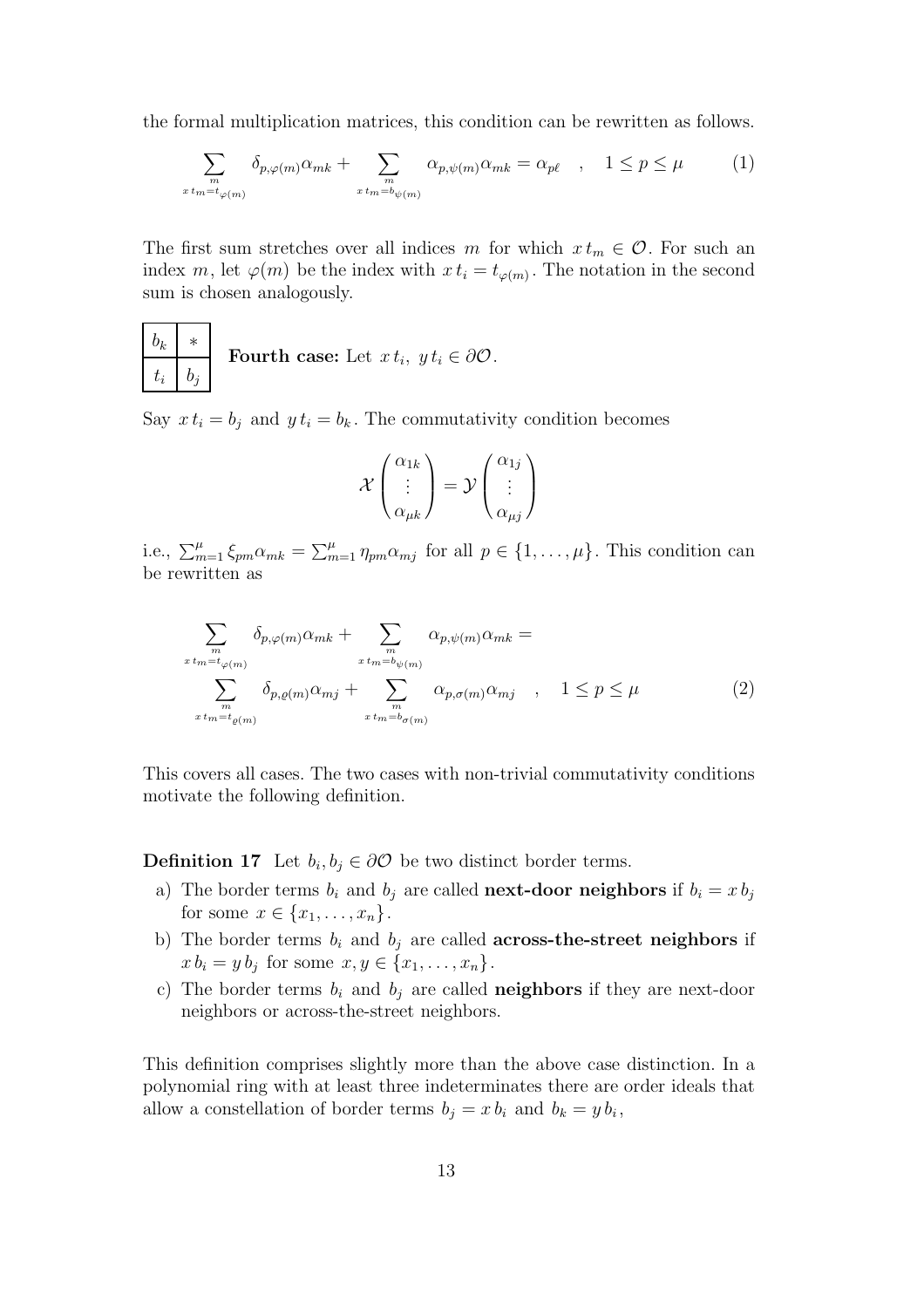| $b_k$ | $^\ast$ |  |
|-------|---------|--|
| $b_i$ | $b_i$   |  |

which, correctly, is absent from the above cases. The above case by case discussion considers at most the relations  $b_j = x b_i$  and  $b_k = y b_i$ , while it disregards  $x b_k = y b_j$ . Our definition also acknowledges  $b_k$  and  $b_j$  as neighbors.

In the remainder of this section we interpret the commutativity conditions in terms of rewrite rules.

Consider the next-door neighbor relation  $b_\ell - x b_k = 0$ . The corresponding combination of border polynomials is

$$
g_{\ell} - x g_{k} = (b_{\ell} - \sum_{m=1}^{\mu} \alpha_{m\ell} t_{m}) - x(b_{k} - \sum_{m=1}^{\mu} \alpha_{mk} t_{m})
$$
  
\n
$$
= - \sum_{m=1}^{\mu} \alpha_{m\ell} t_{m} + \sum_{m=1}^{\mu} \alpha_{mk} (x t_{m})
$$
  
\n
$$
= - \sum_{m=1}^{\mu} \alpha_{m\ell} t_{m} + \sum_{x t_{m} = t_{\varphi(m)}} \alpha_{mk} t_{\varphi(m)} + \sum_{x t_{m} = b_{\psi(m)}} \alpha_{mk} b_{\psi(m)}
$$
  
\n
$$
= - \sum_{m=1}^{\mu} \alpha_{m\ell} t_{m} + \sum_{x t_{m} = t_{\varphi(m)}} \alpha_{mk} t_{\varphi(m)} + \sum_{x t_{m} = b_{\psi(m)}} \alpha_{mk} g_{\psi(m)}
$$
  
\n
$$
+ \sum_{x t_{m} = b_{\psi(m)}} (\alpha_{mk} \sum_{s=1}^{\mu} \alpha_{s,\psi(m)} t_{s})
$$

Since  $(g_1, \ldots, g_\nu) \subseteq I$ , we obtain the congruence

$$
0 \equiv -\sum_{m=1}^{\mu} \alpha_m \ell_m + \sum_{x \ell_m = t_{\varphi(m)}} \alpha_{mk} t_{\varphi(m)} + \sum_{x \ell_m = b_{\psi(m)}} (\alpha_{mk} \sum_{s=1}^{\mu} \alpha_{s, \psi(m)} t_s) \pmod{I}.
$$

For a border basis the coefficient of each  $t_p$ ,  $1 \leq p \leq \mu$ , on the right-hand side must vanish. This vanishing condition is exactly the commutativity condition  $(1)$ .

Across-the-street neighbor combinations  $x g_k - y g_j$  are treated analogously. The corresponding combination of border polynomials is

$$
x g_k - y g_j = x(b_k - \sum_{m=1}^{\mu} \alpha_{mk} t_m) - y(b_j - \sum_{m=1}^{\mu} \alpha_{mj} t_m)
$$
  
= 
$$
-\sum_{m=1}^{\mu} \alpha_{mk} (x t_m) + \sum_{m=1}^{\mu} \alpha_{mj} (y t_m)
$$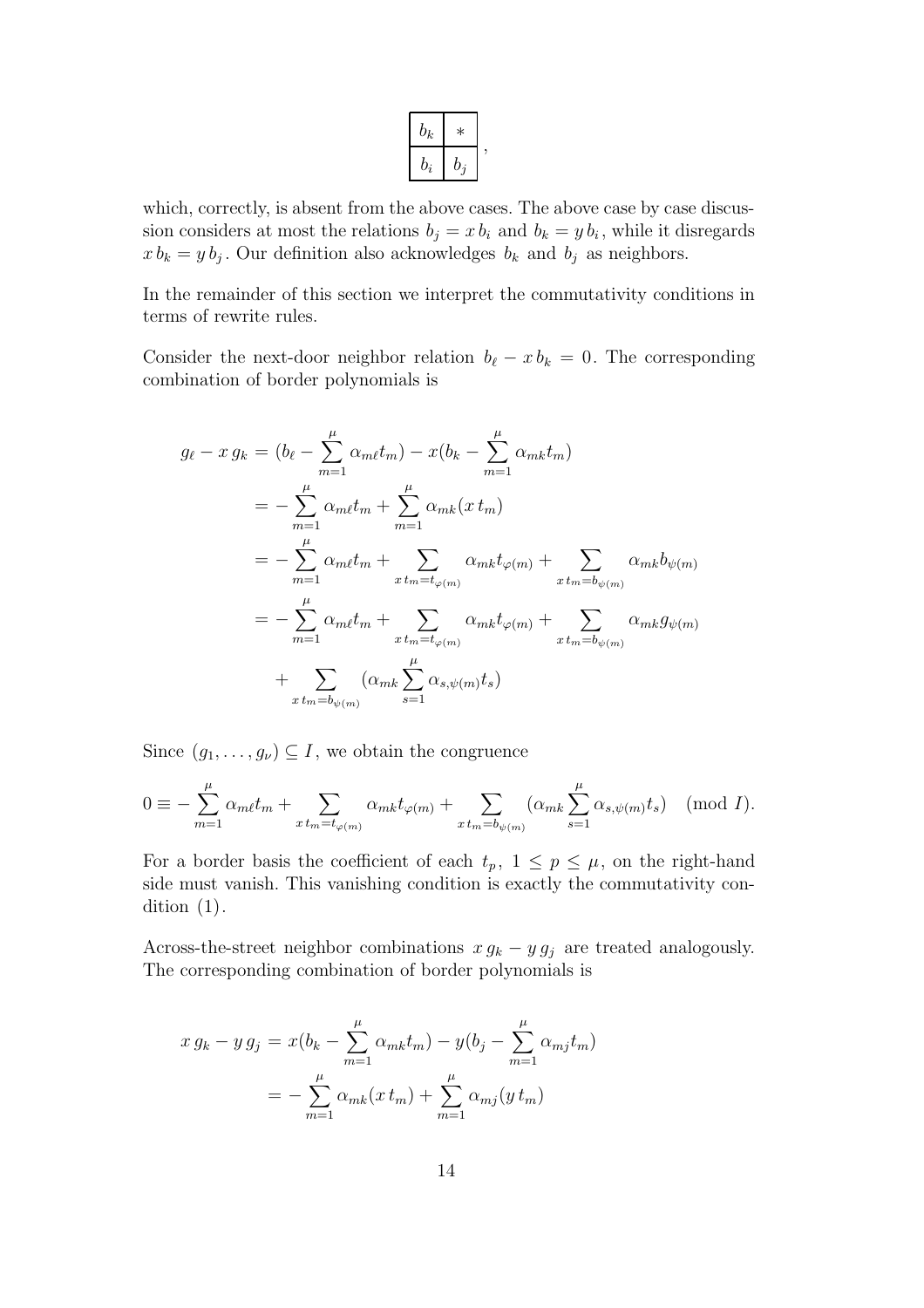$$
= - \sum_{x \, t_m = t_{\varphi(m)}} \alpha_{mk} t_{\varphi(m)} - \sum_{x \, t_m = b_{\psi(m)}} \alpha_{mk} b_{\psi(m)}
$$
  
+ 
$$
\sum_{y \, t_m = t_{\varrho(m)}} \alpha_{mj} t_{\varrho(m)} + \sum_{y \, t_m = b_{\sigma(m)}} \alpha_{mj} b_{\sigma(m)}
$$
  
= 
$$
- \sum_{x \, t_m = t_{\varphi(m)}} \alpha_{mk} t_{\varphi(m)} - \sum_{x \, t_m = b_{\psi(m)}} \alpha_{mk} g_{\psi(m)}
$$
  
- 
$$
- \sum_{x \, t_m = b_{\psi(m)}} \alpha_{mk} \sum_{s=1}^{\mu} \alpha_{s\psi(m)} t_s
$$
  
+ 
$$
\sum_{y \, t_m = t_{\varrho(m)}} \alpha_{mj} t_{\varrho(m)} + \sum_{y \, t_m = b_{\sigma(m)}} \alpha_{mj} g_{\sigma(m)}
$$
  
+ 
$$
\sum_{y \, t_m = b_{\sigma(m)}} \alpha_{mj} \sum_{s=1}^{\mu} \alpha_{s\sigma(m)} t_s
$$

We obtain the congruence

$$
0 \equiv -\sum_{x t_m = t_{\varphi(m)}} \alpha_{mk} t_{\varphi(m)} - \sum_{x t_m = b_{\psi(m)}} \alpha_{mk} \sum_{s=1}^{\mu} \alpha_{s\psi(m)} t_s
$$

$$
+ \sum_{y t_m = t_{\varrho(m)}} \alpha_{mj} t_{\varrho(m)} + \sum_{y t_m = b_{\sigma(m)}} \alpha_{mj} \sum_{s=1}^{\mu} \alpha_{s\sigma(m)} t_s \pmod{I}
$$

Considering the coefficients individually produces the commutativity condition (2).

This computation allows us to characterize border bases analogously to Buchberger's criterion for Gröbner bases. A similar result appears in [7, Theorem 8.11].

In Gröbner basis theory the S-polynomials are obtained by applying a syzygy of two leading terms to the corresponding polynomials. Analogously, we apply the fundamental syzygy of the border terms  $b_i$  and  $b_j$  and get the corresponding S-polynomial. More concretely, an S-polynomial has the form

$$
S(g_i, g_j) = (\text{lcm}(b_i, b_j)/b_i) g_i - (\text{lcm}(b_i, b_j)/b_j) g_j.
$$

## Proposition 18 (Buchberger Criterion for Border Bases)

In the prescribed setting, the  $\mathcal O$ -border prebasis G is an  $\mathcal O$ -border basis of I if and only if one of the following equivalent conditions is satisfied.

 $D_1$ . For all  $1 \leq i < j \leq \nu$ , the S-polynomial  $S(g_i, g_j)$  reduces to zero via  $\stackrel{G}{\longrightarrow}$ .  $D_2$ . For all neighbors  $b_i$  and  $b_j$ , the S-polynomial  $S(g_i, g_j)$  reduces to zero via  $\stackrel{G}{\longrightarrow}$ .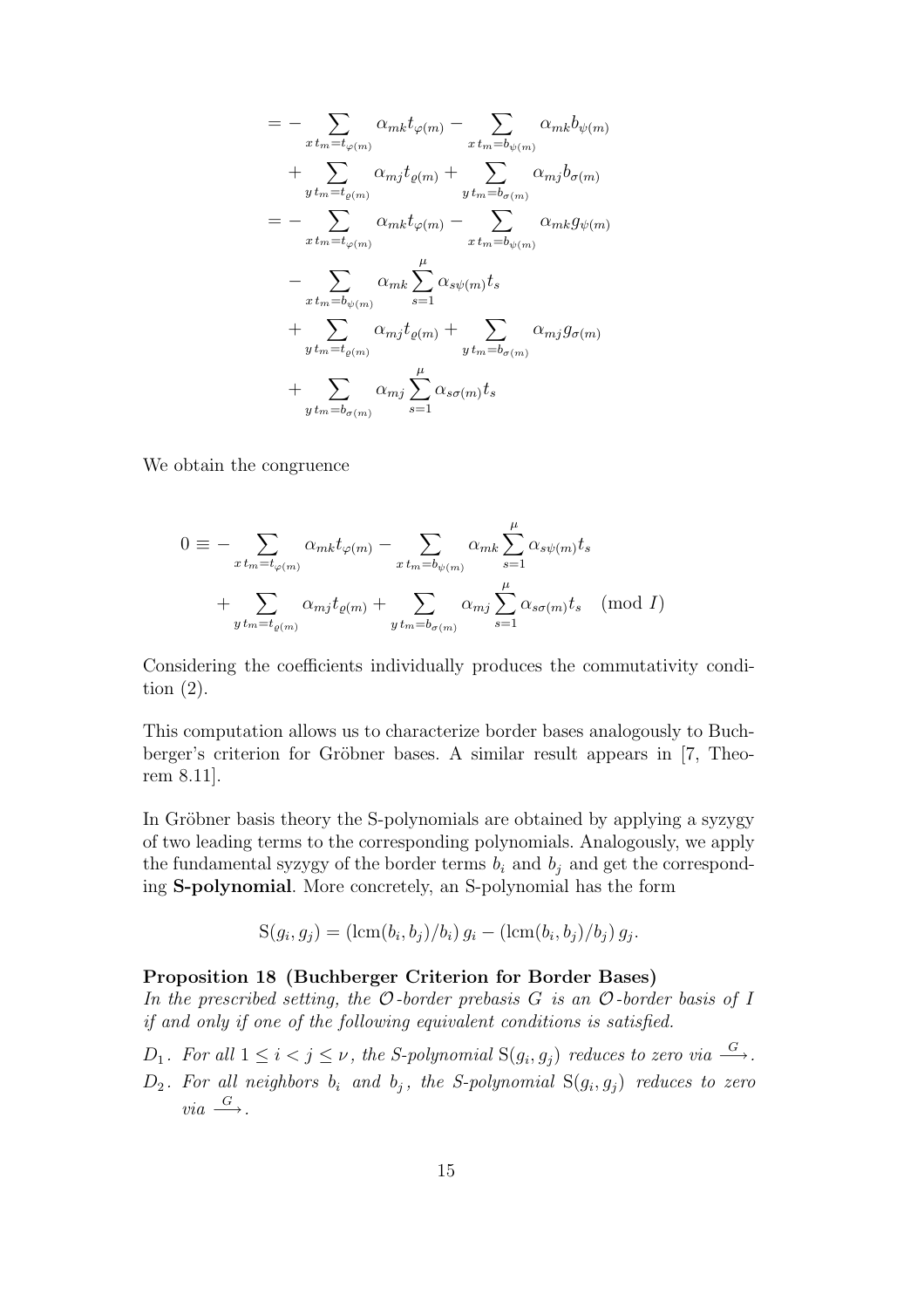*Proof.* Condition  $D_1$  holds if G is a border basis, since  $S(g_i, g_j) \in I$  and G satisfies Condition  $C_1$ . Since  $D_1$  logically implies  $D_2$ , it remains to prove that G is a border basis if  $D_2$  holds. Let  $g_i - xg_j$  or  $xg_i - yg_j$  be the Spolynomial corresponding to a neighbor syzygy. The above calculation shows that  $g_{\ell}-x g_k \stackrel{G}{\longrightarrow} 0$  or  $x g_k -y g_j \stackrel{G}{\longrightarrow} 0$  respectively implies the commutativity of the formal multiplication matrices, and therefore that  $G$  is an  $\mathcal{O}\text{-border}$ basis.  $\square$ 

Condition  $D_2$  can be rephrased as follows:

- a) For all next-door neighbors  $b_\ell = x b_k$ , there are constant coefficients  $c_1 \ldots, c_{\nu} \in K$  such that  $g_{\ell} - x g_k = \sum_{j=1}^{\nu} c_j g_j$ .
- b) For all across-the-street neighbors  $x b_k y b_j$ , there are constant coefficients  $d_1 \dots, d_\nu \in K$  such that  $x g_k - y g_j = \sum_{j=1}^\nu d_j g_j$ .

This is the special generation condition restricted to all neighbor combinations. By the preceding Buchberger criterion and the characterization of border bases via special generation, this implies the special generation of all polynomials in the ideal.

### 5 Border Syzygies

In this section we study the syzygy module

$$
Syz_P(b_1,\ldots,b_\nu) = \{ (f_1,\ldots,f_\nu) \in P^\nu \mid f_1b_1 + \cdots + f_\nu b_\nu = 0 \}.
$$

Its elements are called border syzygies.

As preliminary work, we consider the neighboring structure of the border  $\partial \mathcal{O}$ . Let ∼ denote the equivalence relation generated by the neighbor relation. The following proposition states that  $\partial\mathcal{O}$  is connected in the sense that there is only one equivalence class with respect to ∼.

**Proposition 19** For any two border terms  $b_i, b_j \in \partial\mathcal{O}$ , there is a finite sequence  $b_{k_0}, b_{k_1}, \ldots, b_{k_s}$  of border terms from  $b_i = b_{k_0}$  to  $b_j = b_{k_s}$  such that  $b_{k_{\ell-1}}, b_{k_{\ell}}$  are neighbors for  $\ell = 1, \ldots, s$ .

*Proof.* Let  $b_i, b_j \in \partial \mathcal{O}$  and  $g = \gcd(b_i, b_j)$ . Then we have  $b_i = x_{i_1}^{\alpha_1}$  $\frac{\alpha_1}{i_1} \cdots x_{i_p}^{\alpha_p}$  $\frac{\alpha_p}{i_p}\,g$ and  $b_j = x_{j_1}^{\beta_1}$  $\frac{\beta_1}{j_1}\cdots x_{j_q}^{\beta_q}$  $j_q^q g$  with  $\alpha_k, \beta_\ell \in \mathbb{N}_+$  and  $\{i_1, \ldots, i_p\} \cap \{j_1, \ldots, j_q\} = \emptyset$ . We use induction on  $\alpha_1 + \cdots + \alpha_p + \beta_1 + \ldots + \beta_q$ . If  $\beta_1 + \ldots + \beta_q = 0$ , i.e. if  $g = b_j$ , then

$$
b_i = b_{k_0} = x_{i_1}^{\alpha_1} \cdots x_{i_p}^{\alpha_p} g = b_i, \quad x_{i_1}^{\alpha_1} \cdots x_{i_p}^{\alpha_p - 1} g, \quad \ldots, \quad x_{i_1}^{\alpha_1} \cdots x_{i_{p-1}}^{\alpha_{p-1}} g,
$$

$$
x_{i_1}^{\alpha_1} \cdots x_{i_{p-1}}^{\alpha_{p-1} - 1} g, \quad \ldots, \quad x_{i_1} g, \quad g = b_{k_s} = b_j
$$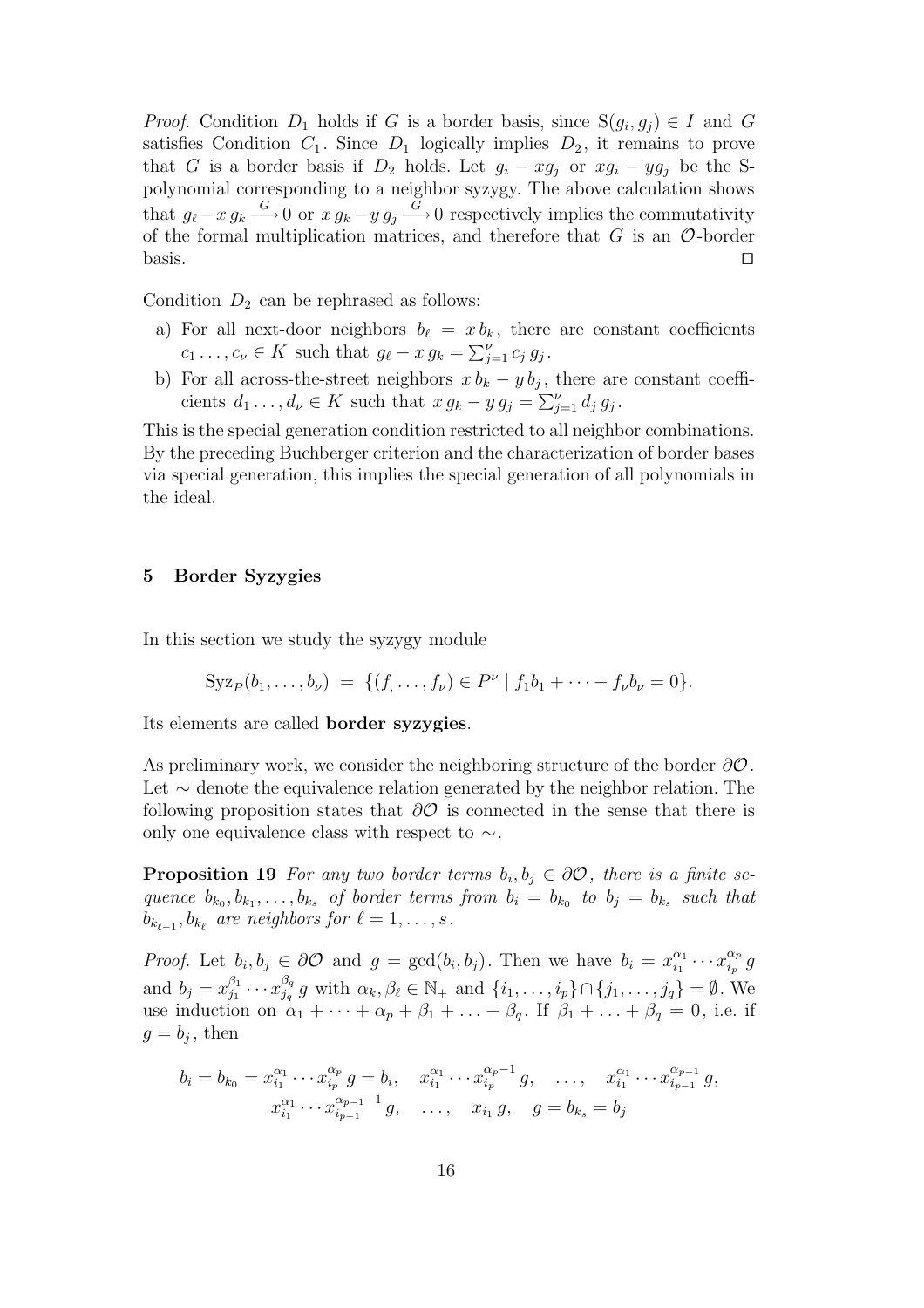is a sequence of border terms, since  $\overline{\partial\mathcal{O}}$  and  $\mathcal O$  are order ideals. By construction, any two consecutive terms in this sequence are next-door neighbors. Symmetrically, the case  $\alpha_1 + \ldots + \alpha_p = 0$  is proved.

Now assume that  $\alpha_1 + \ldots + \alpha_p$ ,  $\beta_1 + \ldots + \beta_q > 0$ . Then  $x_{j_1} \mid b_j$ , say  $b_j = x_{j_1}t$ with  $t \in \mathbb{T}^n$ . Since  $\overline{\partial \mathcal{O}}$  is an order ideal, we have  $t \in \overline{\partial \mathcal{O}}$ . We finish the proof by considering three cases.

Case 1: If  $t \in \partial \mathcal{O}$ , then t is a next-door neighbor of  $b_j$  and  $t \sim b_i$  by induction hypothesis. Thus we have  $b_i \sim b_j$  in this case.

Case 2: If  $t \in \mathcal{O}$  and  $x_{i_1} t \in \partial \mathcal{O}$ , then  $x_{i_1} t$  is an across-the-street neighbor of  $b_j$ . Since  $gcd(x_{i_1} t, b_i) = x_i g$ , we have  $x_{i_1} t \sim b_i$  by induction hypothesis. Hence we obtain  $b_i \sim x_{i_1} t \sim x_{j_1} t = b_j$ .

Case 3: If  $t \in \mathcal{O}$  and  $x_{i_1} t \in \mathcal{O}$ , then  $x_{j_1} x_{i_1} t = x_{i_1} b_j \in \partial \mathcal{O}$  is a next-door neighbor of  $b_j$ . Since  $gcd(x_{i_1}b_j, b_i) = x_{i_1}g$ , we have  $x_{i_1}b_j \sim b_i$  by induction hypothesis. Hence we obtain  $b_i \sim x_{i_1} b_j \sim b_j$ . The contract of the contract of  $\Box$ 

Let  $\{e_1, \ldots, e_{\nu}\}\)$  be the canonical basis of the free module  $P^{\nu}$ . The **fundamen**tal syzygies  $\sigma_{ij} = (\text{lcm}(b_i, b_j)/b_i) e_i - (\text{lcm}(b_i, b_j)/b_j) e_j$  generate the border syzygy module  $Syz_P(b_1, \ldots, b_\nu)$  (see, for instance, [4, Theorem 2.3.7.b]). We are going to show that there exists a much more efficient set of generators for this syzygy module.

**Definition 20** Let  $\mathcal{O}$  be an order ideal with border  $\partial \mathcal{O} = \{b_1, \ldots, b_\nu\}.$ 

- a) For two next-door neighbors  $b_i, b_j$ , i.e. for  $b_i = x_k b_j$ , the fundamental syzygy  $\sigma_{ij}$  has the form  $\tau_{ij} = e_i - x_k e_j$  and is called a **next-door** neighbor syzygy.
- b) For two across-the-street neighbors  $b_i, b_j$ , i.e. for  $x_k b_i = x_\ell b_j$ , the fundamental syzygy  $\sigma_{ij}$  has the form  $v_{ij} = x_k e_i - x_\ell e_j$  and is called an across-the-street neighbor syzygy.
- c) The set of all neighbor syzygies is the set of all next-door or across-the street neighbor syzygies.

**Proposition 21** The set of all neighbor syzygies generates  $Syz_P(b_1, \ldots, b_\nu)$ .

*Proof.* Since the module  $Syz_P(b_1, \ldots, b_\nu)$  is generated by the set of fundamental syzygies  $\{\sigma_{ii} \mid 1 \leq i \leq j \leq \nu\}$ , it suffices to show that every fundamental syzygy is a P -linear combination of neighbor syzygies. For notational convenience we let  $\sigma_{ji} = -\sigma_{ij}$  for  $1 \leq i < j \leq n$ . Let  $b_{k_0}, \ldots, b_{k_s}$  be a sequence of border terms constructed in the proof of Proposition 19, i.e. such that  $b_{k_0} = b_i$ ,  $b_{k_s} = b_j$  and  $b_{k_{\ell-1}}, b_{k_{\ell}}$  are neighbors for  $\ell = 1, \ldots, s$ . We claim that there are terms  $f_1, \ldots, f_s \in \mathbb{T}^n$  such that  $\sigma_{ij} = \sum_{\ell=1}^s f_\ell \varphi_\ell$ , where  $\varphi_\ell$  is the neighbor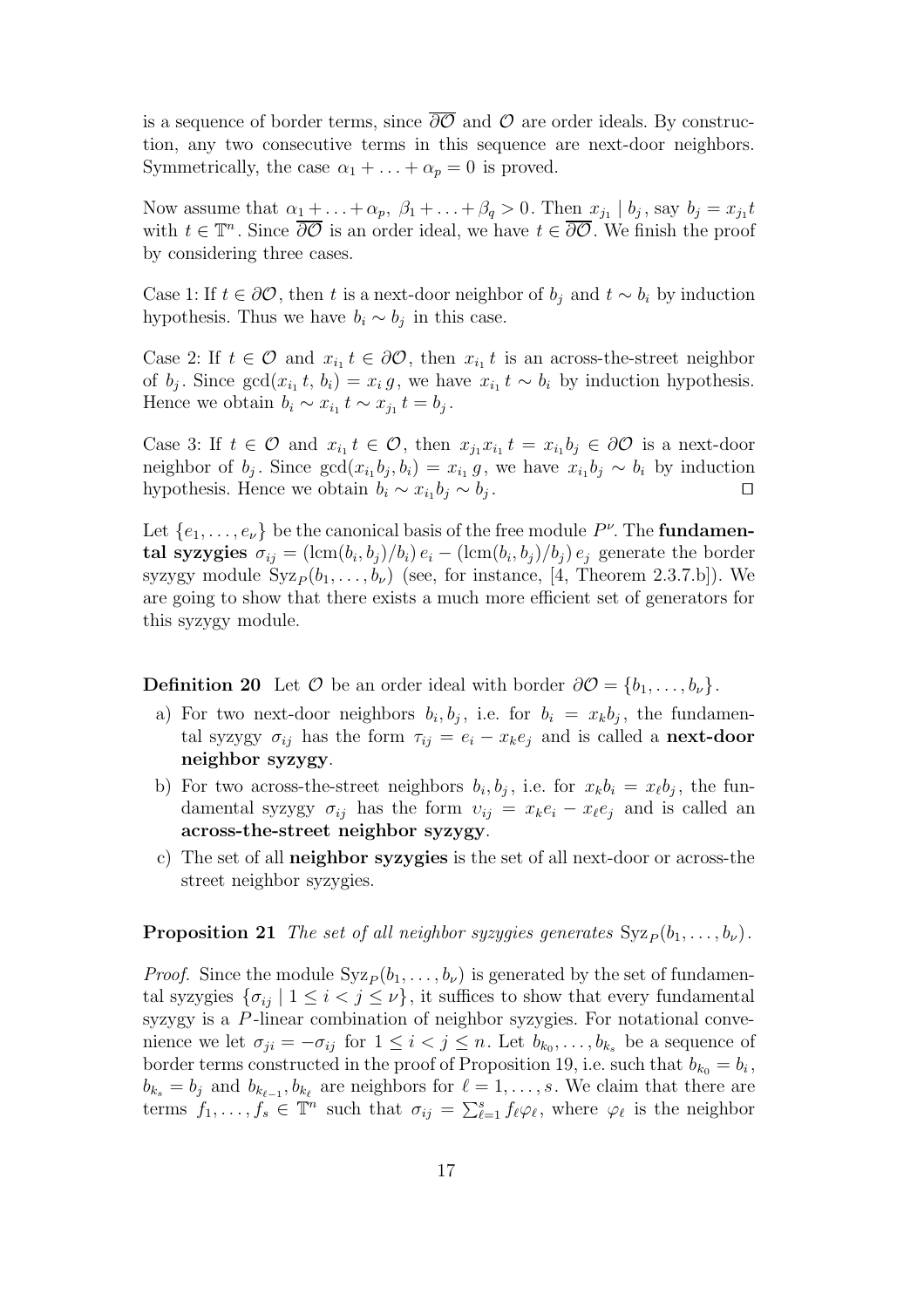syzygy between  $b_{k_{\ell-1}}$  and  $b_{k_{\ell}}$ .

To prove this claim, we proceed by induction on s. For  $s = 1$ , the terms  $b_i$ and  $b_j$  are neighbors and  $\sigma_{ij}$  is the corresponding neighbor syzygy. For  $s > 1$ , let  $b_i = x_{i_1}^{\alpha_1}$  $\frac{\alpha_1}{i_1} \cdots x_{i_p}^{\alpha_p}$  $\frac{\alpha_p}{i_p} \cdot \gcd(b_i, b_j)$  and  $b_j = x_{j_1}^{\beta_1}$  $\frac{\beta_1}{j_1}\cdots x_{j_q}^{\beta_q}$  $j_q^{\rho_q} \cdot \gcd(b_i, b_j)$  as in the proof of Proposition 19. If  $q=0$ , i.e. if  $b_i = x_{i_1}^{\alpha_1}$  $\alpha_1 \atop i_1 \cdots x_{i_p}^{\alpha_p}$  $\frac{\alpha_p}{a_p} \cdot b_j$ , then  $b_i = b_{k_0} = x_{i_p} b_{k_1}$ and therefore  $\sigma_{ij} - t_{ij} \tau_{k_0 k_1} = t_{ij} x_{i_p} e_{k_1} - t_{ji} e_{k_s} = x_{i_p} \sigma k_1 k_s$  is a syzygy of  $b_{k_1}$ and  $b_{k_s}$ . The claim follows by induction. If  $q \geq 1$ , we write  $b_j = x_{j_1} t$  with  $t \in \mathbb{T}^n$  and check the same three cases as in the proof of Proposition 19.

Case 1: If  $t \in \partial\mathcal{O}$ , then  $b_{k_{s-1}} = t$  and  $\tau_{k_{s}} k_{s-1} = e_{k_{s}} - x_{j_{1}} e_{k_{s-1}}$  is a next-door neighbor syzygy. Thus  $\sigma_{ij} + t_{ji}\tau_{ksk_{s-1}} = t_{ij}e_{k_0} - t_{ji}x_{j_1}e_{k_{s-1}} = x_{j_1}\sigma_{k_0k_{s-1}}$  is a syzygy of  $b_{k_0}$  and  $b_{k_{s-1}}$ . The claim follows by induction.

Case 2: If  $t \in \mathcal{O}$  and  $b_{k_{s-1}} = x_{i_1} t \in \partial \mathcal{O}$ , then  $x_{i_1} b_{k_s} = x_{i_1} x_{j_1} t = x_{j_1} b_{k_{s-1}}$ and  $v_{k_s k_{s-1}} = x_{i_1} e_{k_s} - x_{j_1} e_{k_{s-1}}$  is an across-the-street neighbor syzygy. Since  $t_{k_s k_0} = \text{lcm}(b_{k_s}, b_{k_0})/b_{k_s} = x_{i_1}^{\alpha_1}$  $\overline{\alpha_1\atop i_1}\cdots\overline{x}_{i_p}^{\alpha_p}$  $\frac{\alpha_p}{i_p}$ , and since  $x_{i_1} \mid b_{k_{s-1}}$  implies  $\alpha_{i_1} \geq 1$ , we have a factorization  $t_{k_sk_0} = x_{i_1} \cdot t'$  with  $t' \in \mathbb{T}^n$ . Then  $\sigma_{ij} + t'v_{k_sk_{s-1}} =$  $t_{ij}e_{k_0} - t'x_{j_1}e_{k_{s-1}} = x_{j_1}\sigma_{k_0k_{s-1}}$  is a syzygy of  $b_{k_0}$  and  $b_{k_{s-1}}$ . The claim follows by induction.

Case 3: If  $x_{i_1} t \in \mathcal{O}$  and  $b_{k_{s-1}} = x_{i_1} b_j \in \partial \mathcal{O}$ , then  $\tau_{k_{s-1}k_s} = e_{k_{s-1}} - x_{i_1} e_{k_s}$  is a next-door neighbor syzygy. Again we write  $t_{k_s k_0} = x_{i_1} t'$  with  $t' \in \mathbb{T}^n$  and compute  $\sigma_{ij} - t' \tau_{k_{s-1}k_s} = t_{ij}e_{k_0} - t'e_{k_{s-1}} = \sigma_{k_0k_{s-1}}$ . Again, the claim follows by induction.  $\Box$ 

Notice that neighbor syzygies are particularly simple: They are binomials, and their coefficients are either the constants  $\pm 1$  or indeterminates. Now we apply our knowledge of border syzygies to characterize border bases via the lifting of syzygies; this corresponds to [4, Proposition 2.3.12]. We are especially interested in the syzygy module

$$
Syz(g_1,...,g_\nu) = \{ (f_1,...,f_\nu) \in P^\nu \mid f_1g_1 + \cdots + f_\nu g_\nu = 0 \}
$$

and begin with defining a lifting of a border syzygy.

**Definition 22** Let  $(f_1, \ldots, f_\nu) \in Syz_P(b_1, \ldots, b_\nu)$  be a border syzygy. A syzygy  $(F_1, \ldots, F_\nu) \in Syz_P(g_1, \ldots, g_\nu)$  is a **lifting** of  $(f_1, \ldots, f_\nu)$  if one of the following two cases occurs:

- 1.  $\sum_{j=1}^{\nu} f_j g_j = 0$  and  $F_i f_i = 0$  for all  $i \in \{1, ..., \nu\}$ , or
- 2.  $\sum_{j=1}^{\nu} f_j g_j \neq 0$  and for all  $i \in \{1, \ldots, \nu\}$  such that  $F_i f_i \neq 0$  we have  $deg(F_i - f_i) \leq ind_{\mathcal{O}}(\sum_{j=1}^{\nu} f_j g_j) - 1.$

In the second case the combination  $\sum_j (F_j - f_j)g_j$  cancels  $\sum_j f_j g_j$ , and the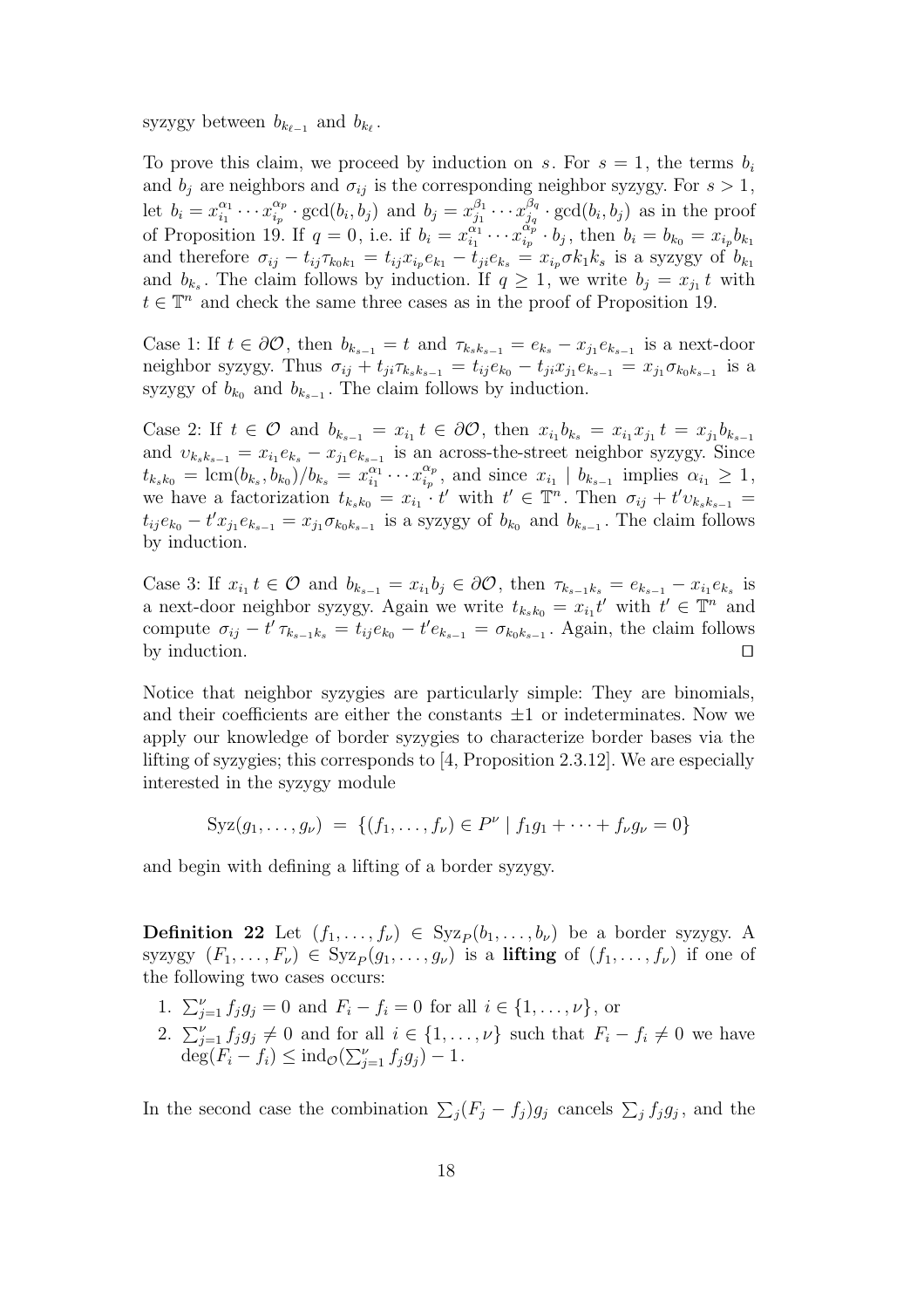degree bound insures that there are no internal cancellations in the combination  $\sum_j (F_j - f_j)g_j$  beyond the index of  $\sum_j f_j g_j$ . The next example shows that there are liftings and, moreover, that liftings of neighbor syzygies are very easy to compute if  $G$  is a border basis.

**Example 23** Assume that  $G$  is an  $\mathcal{O}$ -border basis.

- a) Given a next-door neighbor syzygy  $\tau_{ij} = e_i x_k e_j$ , all terms appearing in  $g_i - x_k g_j$  have index  $\leq 1$ . Therefore there exist  $c_1, \ldots, c_m \in K$  such that the support of  $g_i - x_k g_j - \sum_{m=1}^{\nu} c_m g_m$  is contained in  $\mathcal{O}$ . Since G is a border basis, it follows that  $\varphi_{ij} = e_i - x_k e_j - \sum_{m=1}^{\nu} c_m e_m$  is a syzygy of  $(g_1, \ldots, g_\nu)$ . This syzygy lifts  $\tau_{ij}$ , because  $g_i - x_k g_j = 0$  or  $\deg(c_m) =$  $0 < 1 = \text{ind}_{\mathcal{O}}(g_i - x_k g_j)$
- b) Given an across-the-street neighbor syzygy  $v_{ij} = x_k e_i x_\ell e_j$ , the only terms of index two appearing in  $x_k g_i - x_\ell g_j$  are  $x_k b_i$  and  $x_\ell b_j$ . Since these two terms cancel and all other terms have index  $\leq 1$ , there exist  $d_1, \ldots, d_\nu \in K$  such that the support of  $x_k g_i - x_\ell g_j - \sum_{m=1}^\nu d_m g_m$  is contained in  $\mathcal O$ . Again the border basis property of G implies that  $\psi_{ij} =$  $x_k e_i - x_\ell e_j - \sum_{m=1}^{\nu} d_m e_m$  is a syzygy of  $(g_1, \ldots, g_\nu)$  which lifts  $v_{ij}$ , because  $x_k g_i - x_\ell g_j = 0$  or  $\deg(d_m) = 0 < 1 = \text{ind}_{\mathcal{O}}(x_k g_i - x_\ell g_j)$ .

Since the index need not be monotone with respect to multiplication by a term, the index of  $\sum_{j=1}^{\nu} f_j g_j$  can actually be larger than the index r of the terms in  $f_1b_1 + \cdots + f_\nu b_\nu$ . The following example is a case in point.

**Example 24** Let  $\mathcal{O} = \{1, x, x^2\} \subset \mathbb{T}^2$ . Then  $\partial \mathcal{O} = \{y, xy, x^2y, x^3\}$ . The set  $G = \{g_1, g_2, g_3, g_4\}$  where  $g_1 = y - x^2$ ,  $g_2 = xy$ ,  $g_3 = x^2y$ , and  $g_4 = x^3$  is an O-border basis of  $I = (g_1, g_2, g_3, g_4)$ . We have  $\text{ind}_{\mathcal{O}}(fb_1) = 1$  for  $f = x^2$  and  $b_1 = y$ , while the polynomial  $fg_1 = x^2y - x^4$  has  $\mathcal{O}\text{-index two.}$ 

The next proposition is the main result of this section. It characterizes border bases via liftings of pure border syzygies.

#### Proposition 25 (Border Bases and Liftings of Border Syzygies)

In the prescribed setting, the set G is an  $\mathcal O$ -border basis of I if and only if one of the following equivalent conditions is satisfied.

 $E_1$ . Every border syzygy lifts to a syzygy of  $(q_1, \ldots, q_\nu)$ .

 $E_2$ . Every neighbor syzygy lifts to a syzygy of  $(q_1, \ldots, q_\nu)$ .

*Proof.* First we show that a border basis satisfies  $E_1$ . Let  $(f_1, \ldots, f_\nu)$  be a border syzygy, and let  $f = f_1g_1 + \cdots + f_\nu g_\nu$ . Using the Border Division Algorithm, we compute a representation  $f = h_1g_1 + \cdots + h_\nu g_\nu$  with  $\deg(h_i) \leq$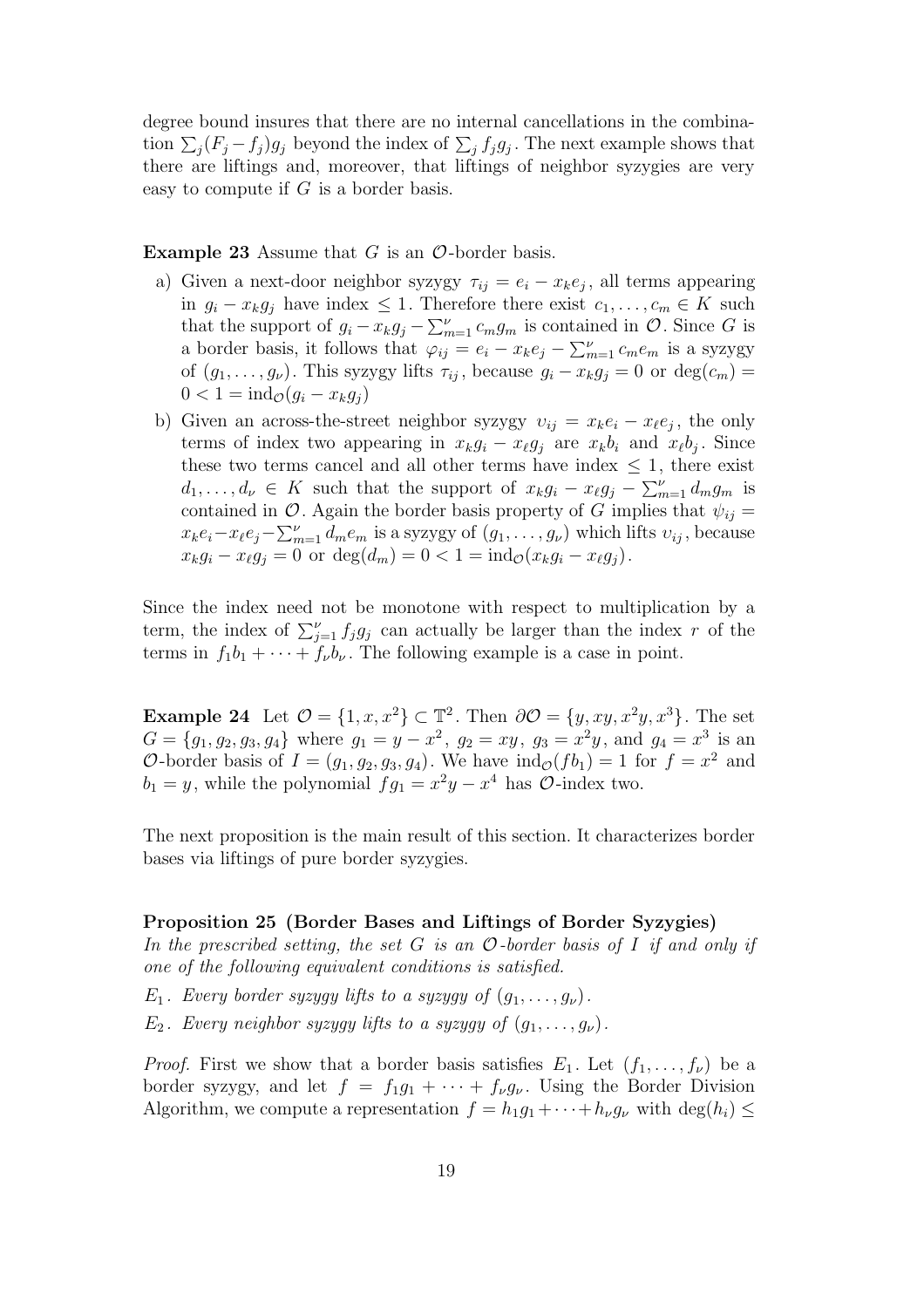$\text{ind}_{\mathcal{O}}(f) - 1$ . The normal remainder is zero, since  $f \in I$  and G is a border basis of I. Now  $(f_1 - h_1, \ldots, f_{\nu} - h_{\nu})$  is a syzygy of  $(g_1, \ldots, g_{\nu})$  that lifts  $(f_1,\ldots,f_{\nu}).$ 

Since  $E_1$  logically implies  $E_2$ , it remains to prove that G is a border basis if  $E_2$  holds true. Given a next-door neighbor syzygy  $\tau_{ij} = e_i - x_k e_j$ , we have  $g_i - x_k g_j = 0$  or the index of  $g_i - x_k g_j$  is one. Therefore any lifting of  $\tau_{ij}$  has the form  $\tau_{ij} - \sum_{m=1}^{\nu} c_m e_m$  with  $c_m \in K$ . Given an across-the street neighbor syzygy  $v_{ij} = x_k e_i - x_\ell e_j$ , the polynomial  $x_k g_i - x_\ell g_j$  is zero or its index is one. Therefore any lifting of  $v_{ij}$  has the form  $v_{ij} - \sum_{m=1}^{V} c_m e_m$  with  $c_m \in K$ . In both cases the S-polynomial has the shape  $S(g_i, g_j) = \sum_{m=1}^{\nu} c_m g_m$ , and the claim follows from the last part of the proof of Proposition 18.

There is an important difference between liftings in border basis and those in Gröbner basis theory: condition  $E_1$  guarantees liftings for all border syzygies, whereas in Gröbner basis theory we can only lift homogeneous syzygies of leading terms. To examine which kind of border syzygies is the correct analogue of homogeneous syzygies of leading terms, we introduce two particularly nice kinds of border syzygies.

**Definition 26** Let  $\mathcal{O}$  be an order ideal with border  $\partial \mathcal{O} = \{b_1, \ldots, b_{\nu}\}\,$  and let  $k \in \mathbb{N}$ .

- a) A border syzygy  $(f_1, \ldots, f_\nu)$  is called **pure of index** k if  $\bigcup_{i=1}^{\nu} \text{Supp}(f_i b_i)$ is contained in  $\partial^k \mathcal{O}$ . It is called **pure** if it is pure of some index.
- b) A border syzygy  $(f_1, \ldots, f_\nu)$  is called **perfect of index** k if it is pure of index k and the polynomials  $f_i$  are homogeneous of degree  $k-1$ .

The following example amplifies the details of this definition.

# Example 27

- a) The next-door neighbor syzygy  $\tau_{ij} = e_i x_i e_j$  is a pure syzygy of index one. We note that  $\tau_{ij}$  is not perfect of index one, since  $\deg(1) \neq \deg(x_r)$ .
- b) The across-the-street neighbor syzygy  $v_{ij} = x_r e_i x_s e_j$  looks like a perfect syzygy. It is indeed perfect of index two, if  $x_rb_i \notin \partial \mathcal{O}$ . However, if  $x_rb_i \in \partial \mathcal{O}$  $\partial \mathcal{O}$ , then it is not a perfect syzygy: We have  $\text{ind}_{\mathcal{O}}(x_r b_i) = \text{ind}_{\mathcal{O}}(x_r b_i) = 1$ and  $\deg(x_r) = \deg(x_s) = 1$ ; the index and the degree fail the perfectness condition ind  $=\text{deg}+1$ .
- c) Let  $\mathcal{O} = \{1, x, y\}$  with border  $\partial \mathcal{O} = \{x^2, xy, y^2\}$ . Then  $(y, -x y, x)$  is a perfect syzygy of index two. Unlike the analogous situation in Gröbner basis theory, perfect border syzygies can have components with several terms in their support.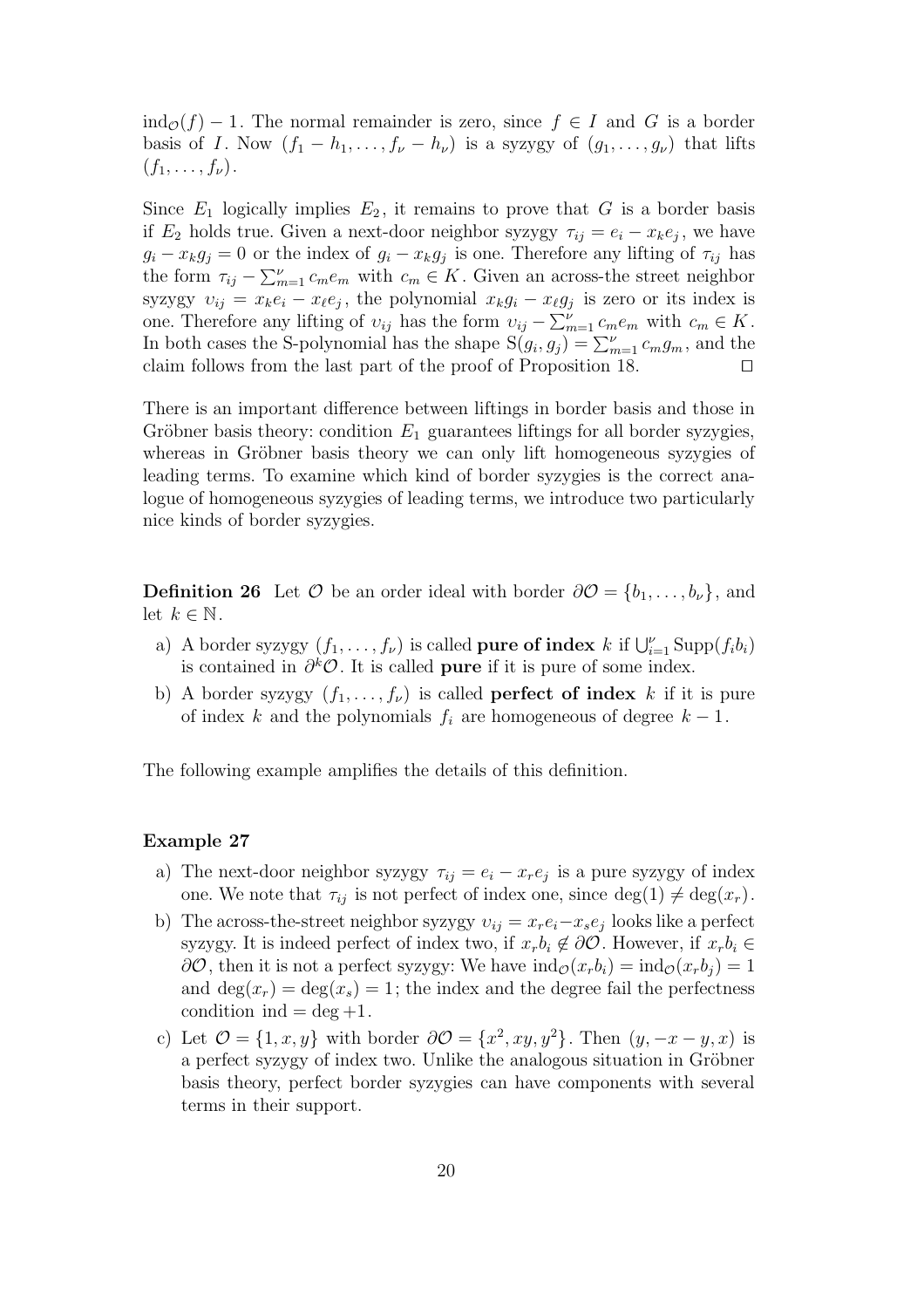Since neighbor syzygies are pure, a border prebasis  $G$  is an  $\mathcal{O}$ -border basis of I if and only if the following condition is satisfied:

 $E_3$ . Every pure border syzygy lifts to a syzygy of  $(g_1, \ldots, g_\nu)$ .

Pure border syzygies play a role analogous to homogeneous syzygies of the tuple of leading terms in Gröbner basis theory.

**Remark 28** Every syzygy  $s = (f_1, \ldots, f_\nu) \in Syz_P(b_1, \ldots, b_\nu)$  decomposes into pure syzygies,  $s = \sum_{r\geq 1} s_r$ , where  $s_r$  collects all terms in the support of s such that the corresponding summand in  $f_1b_1 + \cdots + f_\nu b_\nu$  has index r. Since  $P = \bigoplus_{i \geq 0} (\bigoplus_{\{t \mid \text{ind}_{\mathcal{O}}(t)=i\}} K \cdot t),$  the tuples  $s_r$  are again syzygies of  $(b_1, \ldots, b_\nu)$ . Therefore, the characterization of border bases via liftings restricts to pure syzygies.

Can we restrict our characterization via liftings to the even simpler perfect syzygies? If G is a border bases, then  $E_1$  implies that every perfect border syzygy possesses a lifting in  $Syz_P(g_1, \ldots, g_\nu)$ . However, the converse is not true in general, as our next example shows.

**Example 29** Let  $\mathcal{O} = \{1, x\} \subset \mathbb{T}^2$ . Then  $\partial \mathcal{O} = \{y, xy, x^2\}$ , and every perfect border syzygy  $f_1y + f_2xy + f_3x^2 = 0$  is of the form  $(f_1, f_2, f_3) = (0, fx, -fy)$ with a homogeneous polynomial  $f \in K[x, y]$ . The  $\mathcal{O}$ -border prebasis  $G =$  ${g_1, g_2, g_3}$  with  $g_1 = y - 1$ ,  $g_2 = xy$ , and  $g_3 = x^2$ , is not a border basis, because  $x = g_2 - xg_1 \in I$ . However, every perfect border syzygy  $(0, fx, -fy)$ is its own lifting.

In Example 23 we lifted every next-door neighbor syzygy  $\tau_{ij}$  to  $\varphi_{ij}$  and every across-the-street neighbor syzygy  $v_{ij}$  to  $\psi_{ij}$ .

**Conjecture.** The liftings  $\varphi_{ij}, \psi_{ij}$  of the neighbor syzygies generate the syzygy module  $Syz_P(g_1, \ldots, g_\nu)$  of a border basis  $G = \{g_1, \ldots, g_\nu\}$ .

This conjecture is motivated by the analogy with [4, Proposition 3.1.4] and supported by several examples that we computed with CoCoA. As a further indication, we show that the liftings  $\varphi_{ii}$ ,  $\psi_{ii}$  generate at least the following special syzygies of  $(g_1, \ldots, g_\nu)$ .

**Proposition 30** Let  $G = \{g_1, \ldots, g_\nu\}$  be an  $\mathcal O$ -border basis. Every syzygy  $(f_1, \ldots, f_\nu) \in \text{Syz}_P(g_1, \ldots, g_\nu)$  such that  $f_1b_1 + \cdots + f_\nu b_\nu = 0$  is contained in  $\langle \{\varphi_{ij} \mid b_i, b_j \text{ } \textit{next-down neighbors}\} \cup \{\psi_{ij} \mid b_i, b_j \text{ } \textit{across-the-street neighbors}\}\rangle.$ 

*Proof.* Since  $(f_1, \ldots, f_\nu)$  is a border syzygy, there exist polynomials  $h_{ij}, k_{ij} \in$ P such that  $(f_1, \ldots, f_\nu) = \sum_{i,j} h_{ij} \tau_{ij} + \sum_{i,j} k_{ij} \nu_{ij}$  where the sums range over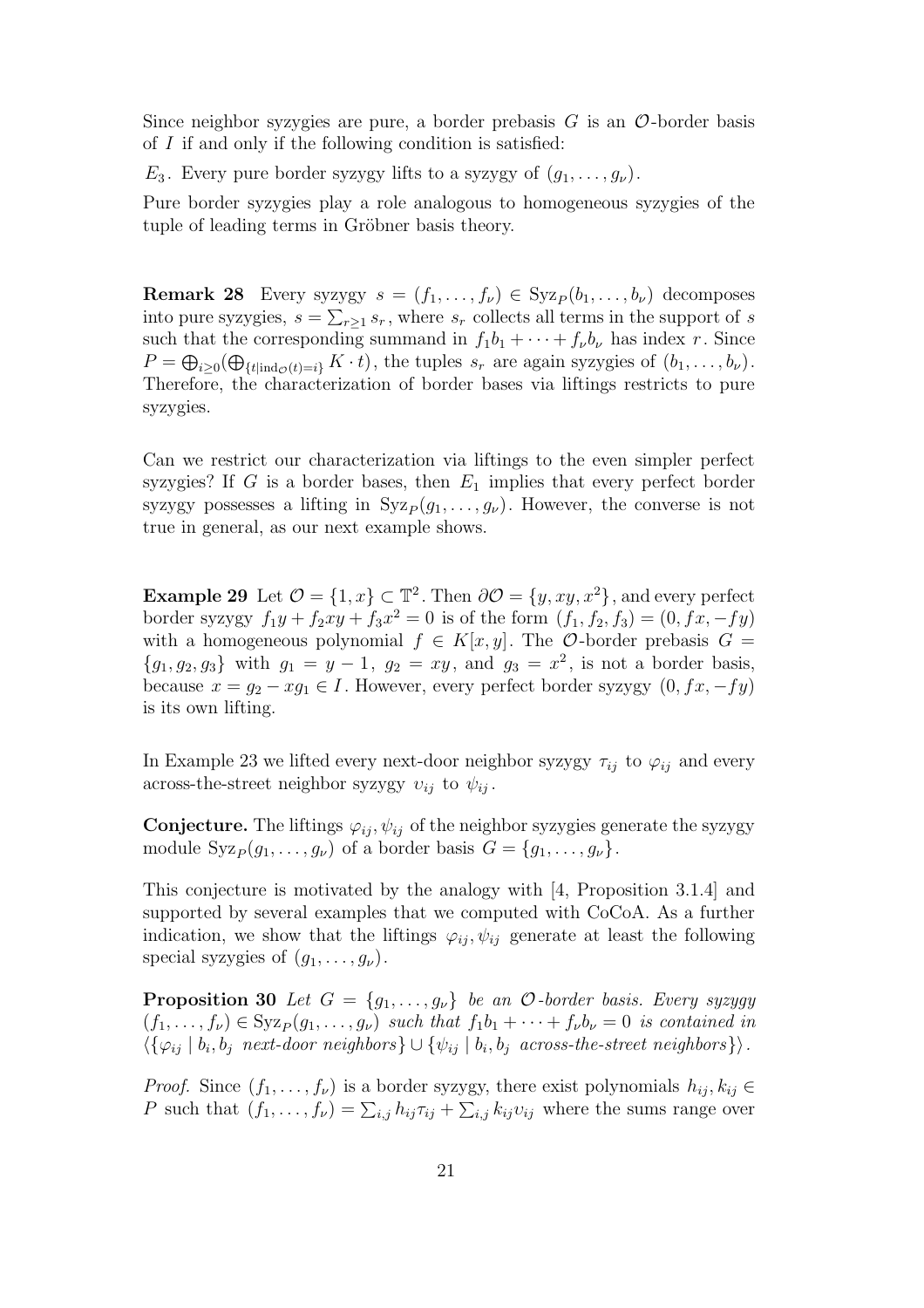all  $i, j$  such that  $b_i, b_j$  are next-door or across-the-street neighbors, respectively and such that each unordered pair of neighbors appears only once. For these indices, we write  $\varphi_{ij} = \tau_{ij} - \sum_{m=1}^{\nu} c_m^{(i,j)} e_m$  and  $\psi_{ij} = \psi_{ij} - \sum_{m=1}^{\nu} d_m^{(i,j)} e_m$ with  $c_m^{(i,j)}, d_m^{(i,j)} \in K$ . Then we calculate

$$
0 = f_1 g_1 + \dots + f_\nu g_\nu = \sum_{i,j} h_{ij} \tau_{ij} (g_1, \dots, g_\nu) + \sum_{i,j} k_{ij} \nu_{ij} (g_1, \dots, g_\nu)
$$
  
\n
$$
= \sum_{i,j} h_{ij} (\varphi_{ij} + \sum_{m=1}^\nu c_m^{(i,j)} e_m) (g_1, \dots, g_\nu) + \sum_{i,j} k_{ij} (\psi_{ij} + \sum_{m=1}^\nu d_m^{(i,j)} e_m) (g_1, \dots, g_\nu)
$$
  
\n
$$
= \sum_{m=1}^\nu (\sum_{i,j} c_m^{(i,j)} + \sum_{i,j} d_m^{(i,j)}) g_m.
$$

In the last step the other summands disappear, because they involve the liftings  $\varphi_{ij}$  and  $\psi_{ij}$ , i.e. syzygies of  $(g_1, \ldots, g_\nu)$ . Since  $\{g_1, \ldots, g_\nu\}$  is K-linearly independent, we get  $\sum_{i,j} c_m^{(i,j)} + \sum_{i,j} d_m^{(i,j)} = 0$  for every  $m \in \{1, \ldots, \nu\}$ , and, therefore,

$$
(f_1, \ldots, f_\nu) = \sum_{i,j} h_{ij} (\varphi_{ij} + \sum_{m=1}^{\nu} c_m^{(i,j)} e_m) + \sum_{i,j} k_{ij} (\psi_{ij} + \sum_{i,j} d_m^{(i,j)} e_m)
$$
  
= 
$$
\sum_{i,j} h_{ij} \varphi_{ij} + \sum_{i,j} k_{ij} \psi_{ij}
$$

is contained in the module generated by the syzgyies  $\varphi_{ij}, \psi_{ij}$ .